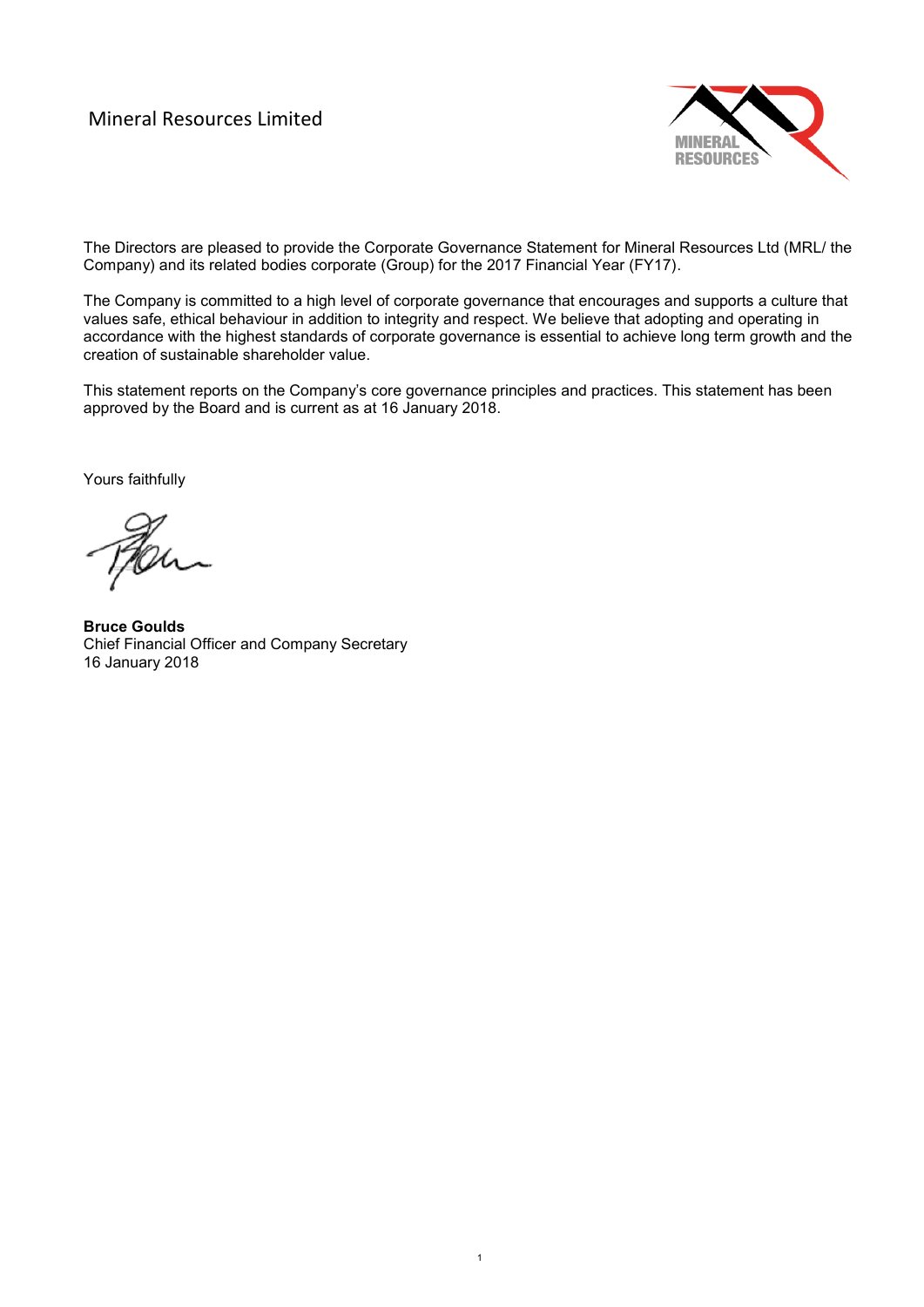## **Corporate Governance Statement**

## **1.0 Overview**

MRL's Board and management consider that an uncompromising commitment to safety, environmental performance, corporate governance, and accountability is essential for the Group to achieve its objective of being a world class supplier of goods and services to the resources sector. As a result, specific corporate governance policies have been issued to detail the expected behaviour required from MRL employees and major sub-contractors, to ensure these objectives are met.

The ASX Corporate Governance Council released the third edition of its "*Good Corporate Governance Principles and Recommendations*" ("Recommendations") in 2014. The Board supports the principles laid out in the Recommendations. Although the Recommendations are not prescriptive, the ASX Listing Rules require disclosure of the extent to which the Recommendations have been followed, and for the Group to identify and provide reasons for those Recommendations that have not been followed. The Recommendations are listed below, along with details on how the Group has addressed the Recommendations, whether the Group is compliant with the Recommendations, and the location of relevant documents/reports.

MRL's Governance Policies are available at the Corporate Governance section of the Group's website: [www.mineralresources.com.au.](http://www.mineralresources.com.au/) Where evidence of compliance with the Recommendations is included within this Report, or the Directors' Report section of the Group's Annual Financial Statements and Annual Report available on the Group's website, the relevant sections have been referenced in the table below.

## **2.0 ASX Recommendations and how MRL satisfies the Recommendations**

| <b>ASX Recommendations</b>                                                      | <b>How MRL satisfies the Recommendations</b>                                     |  |                                                                                                       |                                                                                                               |  |  |
|---------------------------------------------------------------------------------|----------------------------------------------------------------------------------|--|-------------------------------------------------------------------------------------------------------|---------------------------------------------------------------------------------------------------------------|--|--|
| Principle 1 – Lay solid foundations for management and oversight                |                                                                                  |  |                                                                                                       |                                                                                                               |  |  |
| <b>Recommendation 1.1:</b>                                                      | <b>MRL Corporate Governance Document: Board Charter</b>                          |  |                                                                                                       |                                                                                                               |  |  |
| A listed entity should disclose:                                                |                                                                                  |  |                                                                                                       |                                                                                                               |  |  |
| $(a)$ the<br>respective<br>roles<br>and<br>responsibilities of its board<br>and | <b>Compliant with ASX</b><br><b>Document available</b><br><b>Recommendations</b> |  |                                                                                                       | $\checkmark$ On the Group's website                                                                           |  |  |
| management; and                                                                 |                                                                                  |  |                                                                                                       | The Board Charter defines the role of the Board as approving the strategic direction of the Group, overseeing |  |  |
| (b) those matters expressly reserved for                                        |                                                                                  |  |                                                                                                       | good governance practices and guiding and monitoring the performance of KMP, which includes the Board         |  |  |
| the board and those delegated to                                                | itself, for the benefit of all stakeholders.                                     |  |                                                                                                       |                                                                                                               |  |  |
| management.                                                                     |                                                                                  |  |                                                                                                       |                                                                                                               |  |  |
|                                                                                 | The Board Charter assigns responsibility to the Board for:                       |  |                                                                                                       |                                                                                                               |  |  |
|                                                                                 |                                                                                  |  | setting the principles for safe and ethical behaviour of all MRL employees (Employees)                |                                                                                                               |  |  |
|                                                                                 | establishing the direction, strategies and financial objectives for the Group    |  |                                                                                                       |                                                                                                               |  |  |
|                                                                                 |                                                                                  |  | monitoring compliance with regulatory requirements, and                                               |                                                                                                               |  |  |
|                                                                                 |                                                                                  |  | supervision of the implementation of the policies, strategies and financial objectives set out above. |                                                                                                               |  |  |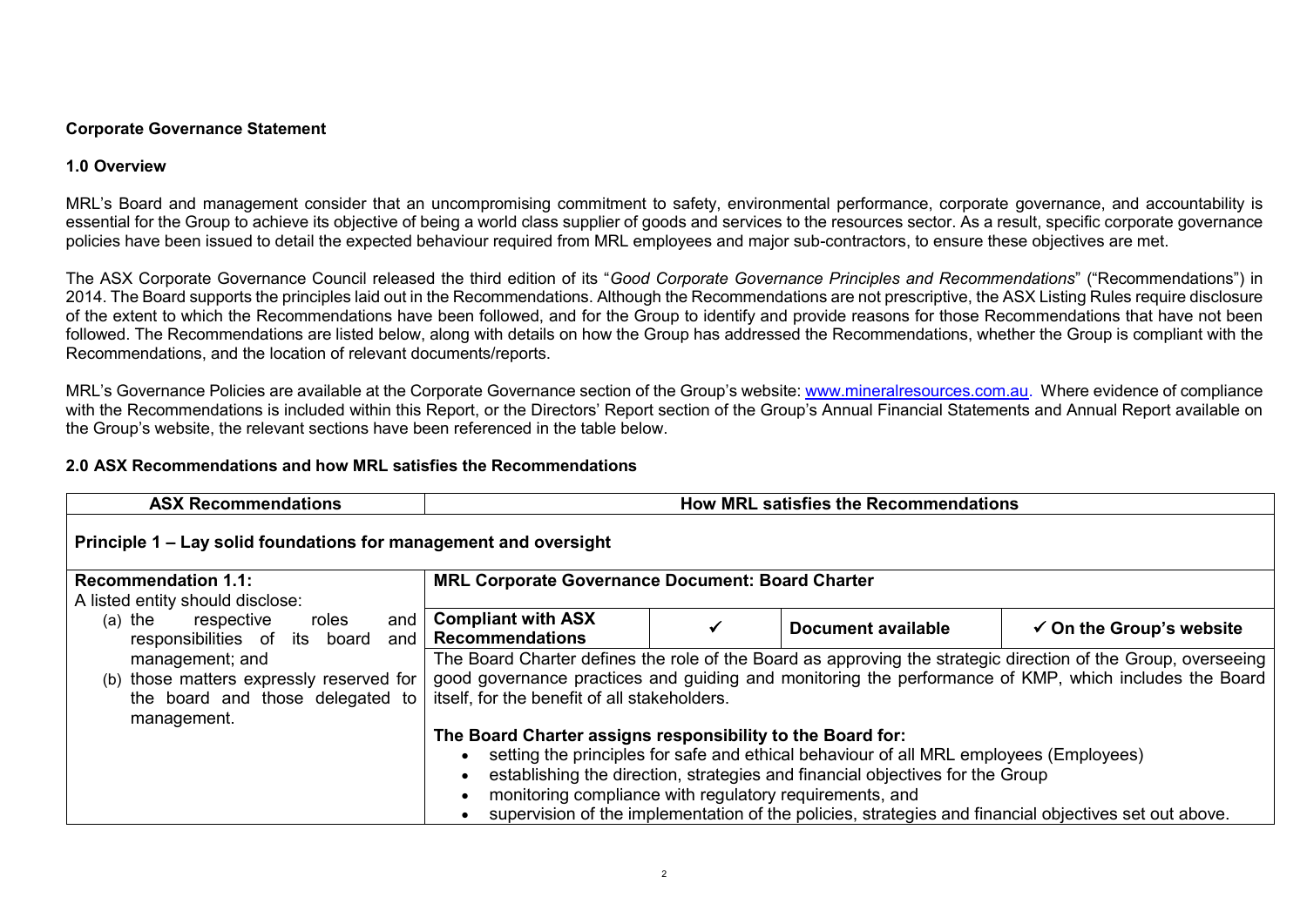| Executives have responsibility for the efficient and effective implementation and delivery of the ground-rules,<br>policies, strategies and financial objectives, as set by the Board. |
|----------------------------------------------------------------------------------------------------------------------------------------------------------------------------------------|
| The following matters are expressly reserved for the Board:                                                                                                                            |
| overseeing the management of safety, occupational health and environmental matters<br>$\bullet$                                                                                        |
| appointment, evaluation, rewarding and, if necessary, removal of the Managing Director                                                                                                 |
| establishing appropriate levels of delegation to the Managing Director to allow the Managing Director to                                                                               |
| manage the business efficiently                                                                                                                                                        |
| review and approval of plans, new investment proposals, major capital and operating expenditures,                                                                                      |
| capital management, acquisitions, divestitures and major funding activities exceeding the delegated                                                                                    |
| authority of the Managing Director                                                                                                                                                     |
| monitoring actual performance against planned performance and providing guidance and support to                                                                                        |
| ensure planned performance is achieved                                                                                                                                                 |
| ensuring that the Group is appropriately positioned to manage significant business risks                                                                                               |
| defining the capital structure of the Group (debt to equity levels) and determination of cash reserves to                                                                              |
| be retained for strategic acquisition purposes                                                                                                                                         |
| satisfying itself that the financial reporting of the Group fairly and accurately sets out the financial position                                                                      |
| and financial performance of the Group                                                                                                                                                 |
| satisfying itself that there are appropriate reporting systems and controls in place to assure the Board                                                                               |
| that proper operational, financial, compliance, and internal control processes are in place and functioning                                                                            |
| appropriately                                                                                                                                                                          |
| ensuring that appropriate internal and external audit arrangements are in place and operating effectively                                                                              |
| having a framework in place to help ensure that the Group acts legally and responsibly on all matters                                                                                  |
| consistent with the Code of Conduct                                                                                                                                                    |
| reporting to shareholders.<br>$\bullet$                                                                                                                                                |
| <b>Management's responsibilities:</b>                                                                                                                                                  |
| Responsibility for the day-to-day operation and administration of the Group is delegated by the Board to the                                                                           |
| Managing Director.                                                                                                                                                                     |
|                                                                                                                                                                                        |
| Under the guidance and direction of the Managing Director, executives are responsible for day-to-day running                                                                           |
| of their area of responsibility by:                                                                                                                                                    |
| planning the operation and function of areas over which executives have been assigned responsibility<br>$\bullet$                                                                      |
| organising the resources necessary to accomplish the required outcomes to meet the goals defined by                                                                                    |
| the Board                                                                                                                                                                              |
| ensuring that the plan to achieve the goals is being carried out in such a way that its accomplishment is                                                                              |
| assured.                                                                                                                                                                               |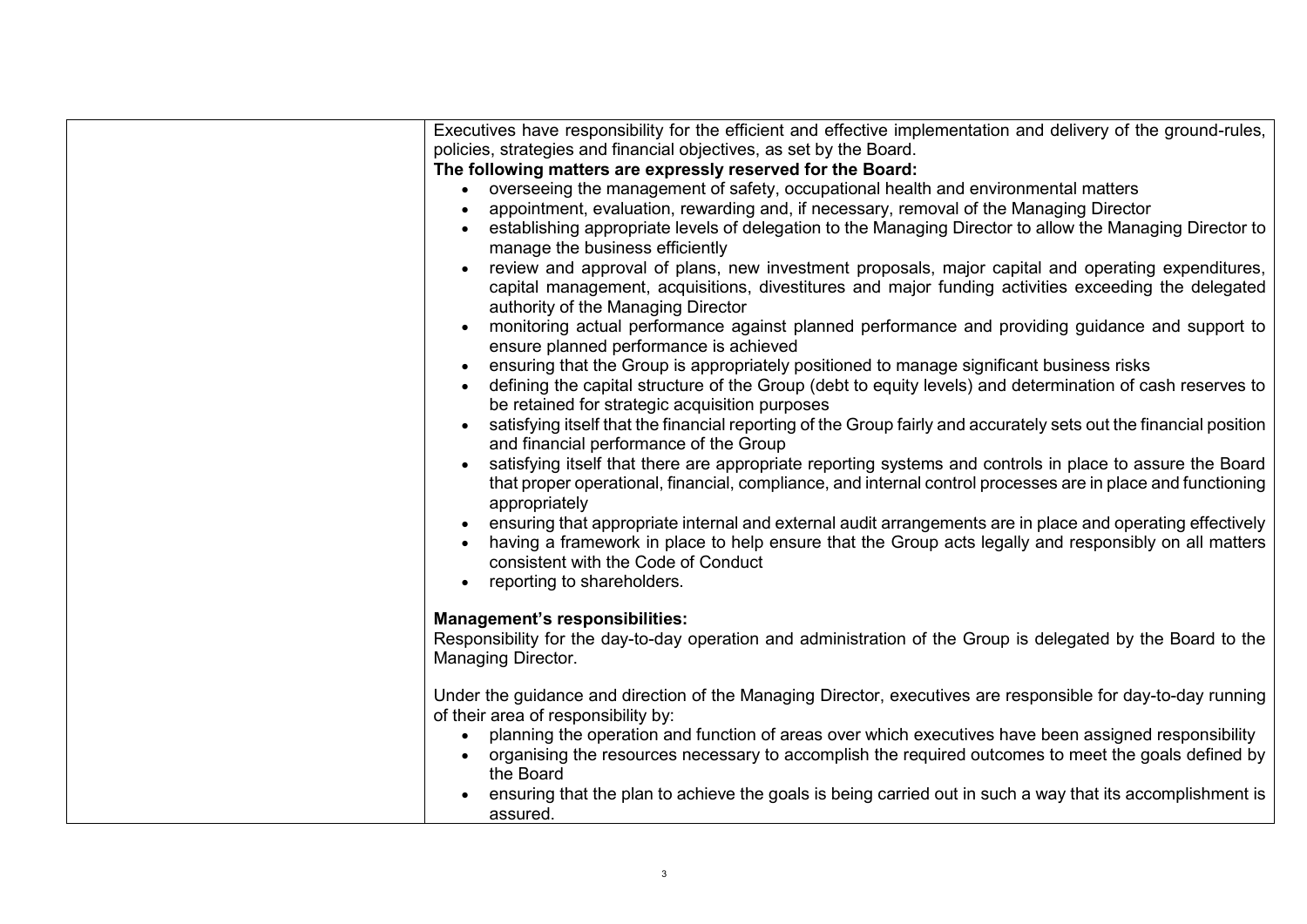| <b>Recommendation 1.2:</b>                                                     | MRL Corporate Governance Document: Procedures for Selection and Appointment of Directors and                                                                                                                                                                                                                                                                                                                                                                                                                                                                                     |              |                                                                                            |                                                                                                          |  |  |  |  |
|--------------------------------------------------------------------------------|----------------------------------------------------------------------------------------------------------------------------------------------------------------------------------------------------------------------------------------------------------------------------------------------------------------------------------------------------------------------------------------------------------------------------------------------------------------------------------------------------------------------------------------------------------------------------------|--------------|--------------------------------------------------------------------------------------------|----------------------------------------------------------------------------------------------------------|--|--|--|--|
| A listed entity should:                                                        | <b>Shareholders' Communication Policy.</b>                                                                                                                                                                                                                                                                                                                                                                                                                                                                                                                                       |              |                                                                                            |                                                                                                          |  |  |  |  |
| (a) Undertake appropriate checks before                                        |                                                                                                                                                                                                                                                                                                                                                                                                                                                                                                                                                                                  |              |                                                                                            |                                                                                                          |  |  |  |  |
| appointing a person, or putting                                                | <b>Compliant with ASX</b><br>$\checkmark$ On the Group's website<br>✓<br><b>Documents available</b>                                                                                                                                                                                                                                                                                                                                                                                                                                                                              |              |                                                                                            |                                                                                                          |  |  |  |  |
| forward to security<br>holders a                                               | <b>Recommendations</b>                                                                                                                                                                                                                                                                                                                                                                                                                                                                                                                                                           |              |                                                                                            |                                                                                                          |  |  |  |  |
| candidate for election, as a director;                                         | The Group's Corporate Governance Document "Procedures for Selection and Appointment of Directors" sets<br>out the primary principle for selection and appointment of Directors as being the assessment of the skills and                                                                                                                                                                                                                                                                                                                                                         |              |                                                                                            |                                                                                                          |  |  |  |  |
| and                                                                            |                                                                                                                                                                                                                                                                                                                                                                                                                                                                                                                                                                                  |              |                                                                                            |                                                                                                          |  |  |  |  |
| (b) Provide Security Holders with all<br>material information that the company | experience of the proposed appointee having regard to those of existing Directors, and any likely changes to<br>the business.                                                                                                                                                                                                                                                                                                                                                                                                                                                    |              |                                                                                            |                                                                                                          |  |  |  |  |
| has in its possession relevant to a                                            |                                                                                                                                                                                                                                                                                                                                                                                                                                                                                                                                                                                  |              |                                                                                            |                                                                                                          |  |  |  |  |
| decision on whether to elect or re-                                            | Candidates are assessed on the following basis:                                                                                                                                                                                                                                                                                                                                                                                                                                                                                                                                  |              |                                                                                            |                                                                                                          |  |  |  |  |
| elect a director.                                                              | • competencies and qualifications                                                                                                                                                                                                                                                                                                                                                                                                                                                                                                                                                |              |                                                                                            |                                                                                                          |  |  |  |  |
|                                                                                |                                                                                                                                                                                                                                                                                                                                                                                                                                                                                                                                                                                  |              |                                                                                            | the candidates' particular skills and experience and the contribution these will make towards            |  |  |  |  |
|                                                                                | development and execution of business strategy                                                                                                                                                                                                                                                                                                                                                                                                                                                                                                                                   |              |                                                                                            |                                                                                                          |  |  |  |  |
|                                                                                |                                                                                                                                                                                                                                                                                                                                                                                                                                                                                                                                                                                  |              | contribution to the overall balance of the composition of the Board                        |                                                                                                          |  |  |  |  |
|                                                                                |                                                                                                                                                                                                                                                                                                                                                                                                                                                                                                                                                                                  |              | time availability and other roles that may mitigate the capacity to add value to the Group |                                                                                                          |  |  |  |  |
|                                                                                | $\bullet$                                                                                                                                                                                                                                                                                                                                                                                                                                                                                                                                                                        |              | depth of understanding of the role of and legal obligations of a Director.                 |                                                                                                          |  |  |  |  |
|                                                                                | The Group's Corporate Governance Document "Shareholders' Communication Policy" sets out the<br>responsibilities and processes for communication with Shareholders. The Company Secretary is tasked with<br>responsibility for ensuring that Notices of Meetings to Shareholders provide all information relevant to<br>shareholders to assist with the decisions to be made at the meeting. In the case of Board candidates standing<br>for re-election, this would include all material information the Group has in its possession relevant to re-election<br>of the Director. |              |                                                                                            |                                                                                                          |  |  |  |  |
| <b>Recommendation 1.3:</b><br>A listed entity should have a written            | <b>MRL Corporate Governance Document: Service Agreements</b>                                                                                                                                                                                                                                                                                                                                                                                                                                                                                                                     |              |                                                                                            |                                                                                                          |  |  |  |  |
| agreement with each director and senior                                        | <b>Compliant with ASX</b>                                                                                                                                                                                                                                                                                                                                                                                                                                                                                                                                                        | $\checkmark$ | <b>Document available</b>                                                                  | ✔ Directors' Report                                                                                      |  |  |  |  |
| executive setting out the terms of their                                       | <b>Recommendations</b>                                                                                                                                                                                                                                                                                                                                                                                                                                                                                                                                                           |              |                                                                                            |                                                                                                          |  |  |  |  |
| appointment.                                                                   |                                                                                                                                                                                                                                                                                                                                                                                                                                                                                                                                                                                  |              |                                                                                            | Each director and executive defined as Key Management Personnel (KMP) have a written agreement outlining |  |  |  |  |
|                                                                                |                                                                                                                                                                                                                                                                                                                                                                                                                                                                                                                                                                                  |              | the terms of their appointment. Key details are included in the Group's Annual Report.     |                                                                                                          |  |  |  |  |
|                                                                                |                                                                                                                                                                                                                                                                                                                                                                                                                                                                                                                                                                                  |              |                                                                                            |                                                                                                          |  |  |  |  |
|                                                                                |                                                                                                                                                                                                                                                                                                                                                                                                                                                                                                                                                                                  |              |                                                                                            |                                                                                                          |  |  |  |  |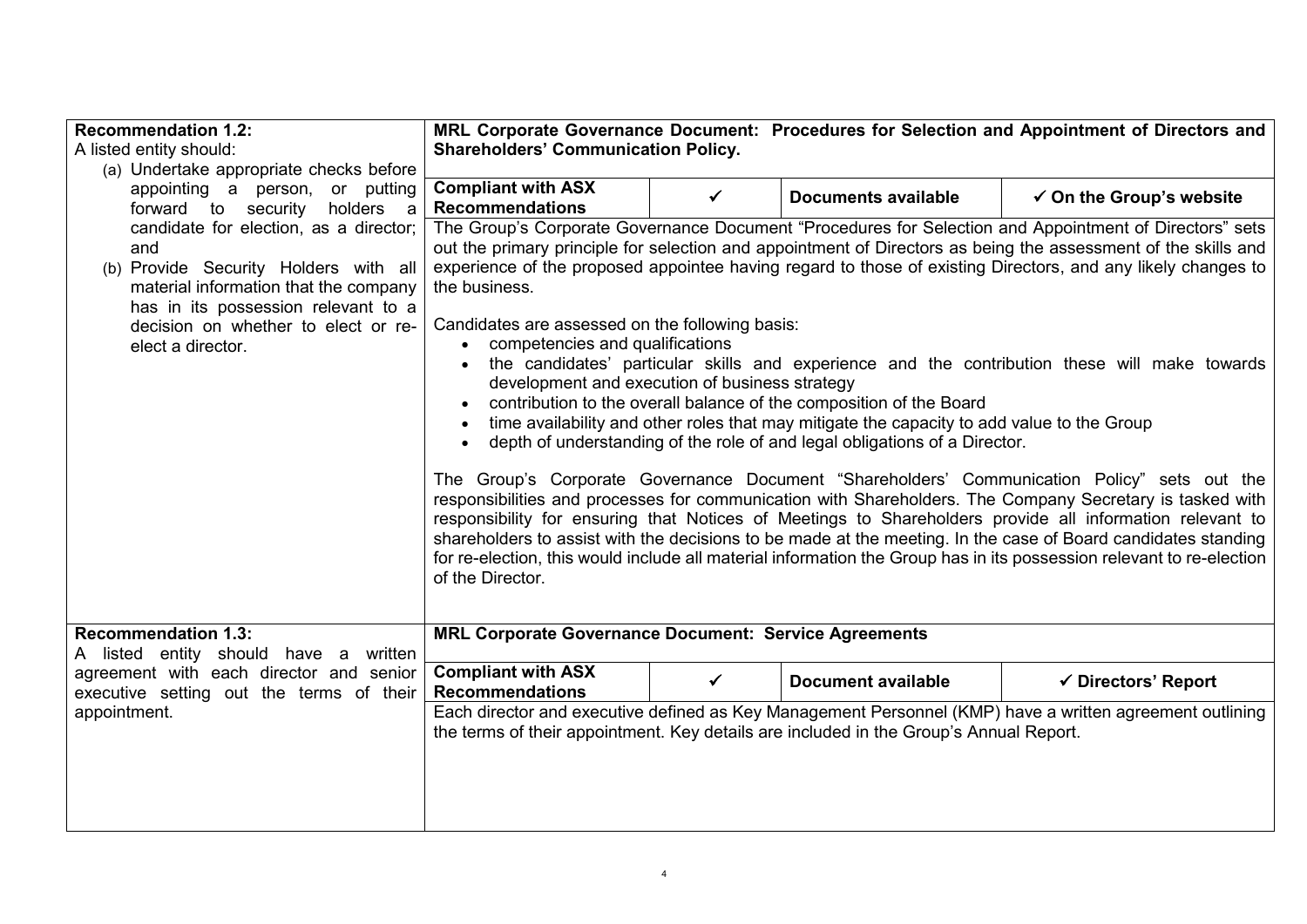| <b>Recommendation 1.4:</b>                                                    | MRL Corporate Governance Document: Board Charter                                             |              |                              |                                                                                                                                                                                                                                                                                                                                                                                                                                                         |  |  |  |  |
|-------------------------------------------------------------------------------|----------------------------------------------------------------------------------------------|--------------|------------------------------|---------------------------------------------------------------------------------------------------------------------------------------------------------------------------------------------------------------------------------------------------------------------------------------------------------------------------------------------------------------------------------------------------------------------------------------------------------|--|--|--|--|
| The company secretary of a listed entity                                      |                                                                                              |              |                              |                                                                                                                                                                                                                                                                                                                                                                                                                                                         |  |  |  |  |
| should be accountable directly to the board,                                  | <b>Compliant with ASX</b>                                                                    | ✓            | <b>Document</b>              | $\checkmark$ On the Group's website                                                                                                                                                                                                                                                                                                                                                                                                                     |  |  |  |  |
| through the chair, on matters to do with the                                  | <b>Recommendations</b>                                                                       |              | available                    |                                                                                                                                                                                                                                                                                                                                                                                                                                                         |  |  |  |  |
| proper functioning of the board.                                              |                                                                                              |              |                              | The Board Charter confirms that the Company Secretary is accountable directly to the Board, through the                                                                                                                                                                                                                                                                                                                                                 |  |  |  |  |
|                                                                               | Chairman, on matters to do with the proper functioning of the Board.                         |              |                              |                                                                                                                                                                                                                                                                                                                                                                                                                                                         |  |  |  |  |
|                                                                               | The role of the Company Secretary                                                            |              |                              |                                                                                                                                                                                                                                                                                                                                                                                                                                                         |  |  |  |  |
|                                                                               | Company Secretary.                                                                           |              |                              | The Company Secretary is accountable to the Board through the Chairman to manage the proper functioning<br>of the Board and its Committees. The Company Secretary is also responsible for providing advice and support<br>to the Board on governance related matters. The appointment and removal of the Company Secretary is a<br>responsibility of the Board. All Directors have a right of access to information and advice, facilitated through the |  |  |  |  |
| <b>Recommendation 1.5:</b>                                                    | MRL Corporate Governance Document: Equal Employment Opportunity and Diversity Policy         |              |                              |                                                                                                                                                                                                                                                                                                                                                                                                                                                         |  |  |  |  |
| A listed entity should:                                                       |                                                                                              |              |                              |                                                                                                                                                                                                                                                                                                                                                                                                                                                         |  |  |  |  |
| (a) have a diversity policy which includes                                    | <b>Compliant with ASX</b><br><b>Recommendations</b>                                          | $\checkmark$ | <b>Document</b><br>available | $\checkmark$ On the Group's website                                                                                                                                                                                                                                                                                                                                                                                                                     |  |  |  |  |
| requirements for the board or a<br>relevant committee of the board to set     |                                                                                              |              |                              | The Group's Equal Employment Opportunity (EEO) Policy provides for diversity of employment opportunities                                                                                                                                                                                                                                                                                                                                                |  |  |  |  |
| measurable objectives for achieving                                           | within the Group.                                                                            |              |                              |                                                                                                                                                                                                                                                                                                                                                                                                                                                         |  |  |  |  |
| gender diversity and to assess                                                |                                                                                              |              |                              |                                                                                                                                                                                                                                                                                                                                                                                                                                                         |  |  |  |  |
| annually both the objectives and the                                          |                                                                                              |              |                              | The Group has determined a target for gender diversity. Taking account of industry norms, the Group's target                                                                                                                                                                                                                                                                                                                                            |  |  |  |  |
| entity's progress in achieving them;                                          |                                                                                              |              |                              | for the percentage of female to male employees is 20%. As at 30 June 2017, 13.4% (30 June 2016: 13.0%) of                                                                                                                                                                                                                                                                                                                                               |  |  |  |  |
|                                                                               | Group employees were female and three (30 June 2016: one) are in senior executive positions. |              |                              |                                                                                                                                                                                                                                                                                                                                                                                                                                                         |  |  |  |  |
| (b) disclose the policy or a summary of it;                                   |                                                                                              |              |                              |                                                                                                                                                                                                                                                                                                                                                                                                                                                         |  |  |  |  |
| and                                                                           | There is currently one female serving on the Board.                                          |              |                              |                                                                                                                                                                                                                                                                                                                                                                                                                                                         |  |  |  |  |
|                                                                               |                                                                                              |              |                              |                                                                                                                                                                                                                                                                                                                                                                                                                                                         |  |  |  |  |
| (c) disclose at the end of each reporting                                     |                                                                                              |              |                              | The Group is committed to creating a working environment that values and utilises the contribution of its                                                                                                                                                                                                                                                                                                                                               |  |  |  |  |
| period the measurable objectives for                                          |                                                                                              |              |                              | employees from diverse backgrounds and experience. The Equal Employment Opportunity (EEO) Policy is a                                                                                                                                                                                                                                                                                                                                                   |  |  |  |  |
| achieving gender diversity set by the                                         |                                                                                              |              |                              | commitment by the Company to create a workplace that is fair and inclusive, applies fair and equitable                                                                                                                                                                                                                                                                                                                                                  |  |  |  |  |
| board or a relevant committee or the<br>board in accordance with the entity's | potential.                                                                                   |              |                              | employment practices and provides a working environment that will allow all employees to reach their full                                                                                                                                                                                                                                                                                                                                               |  |  |  |  |
| diversity policy and its progress                                             |                                                                                              |              |                              |                                                                                                                                                                                                                                                                                                                                                                                                                                                         |  |  |  |  |
| towards achieving them and either:                                            |                                                                                              |              |                              | It is the intention of the Group that all matters related to employment and career development will be free from                                                                                                                                                                                                                                                                                                                                        |  |  |  |  |
| (1) the respective proportions of                                             |                                                                                              |              |                              | discriminatory practices by ensuring that selection for jobs and career progression will be determined by                                                                                                                                                                                                                                                                                                                                               |  |  |  |  |
| men and women on the board,                                                   |                                                                                              |              |                              |                                                                                                                                                                                                                                                                                                                                                                                                                                                         |  |  |  |  |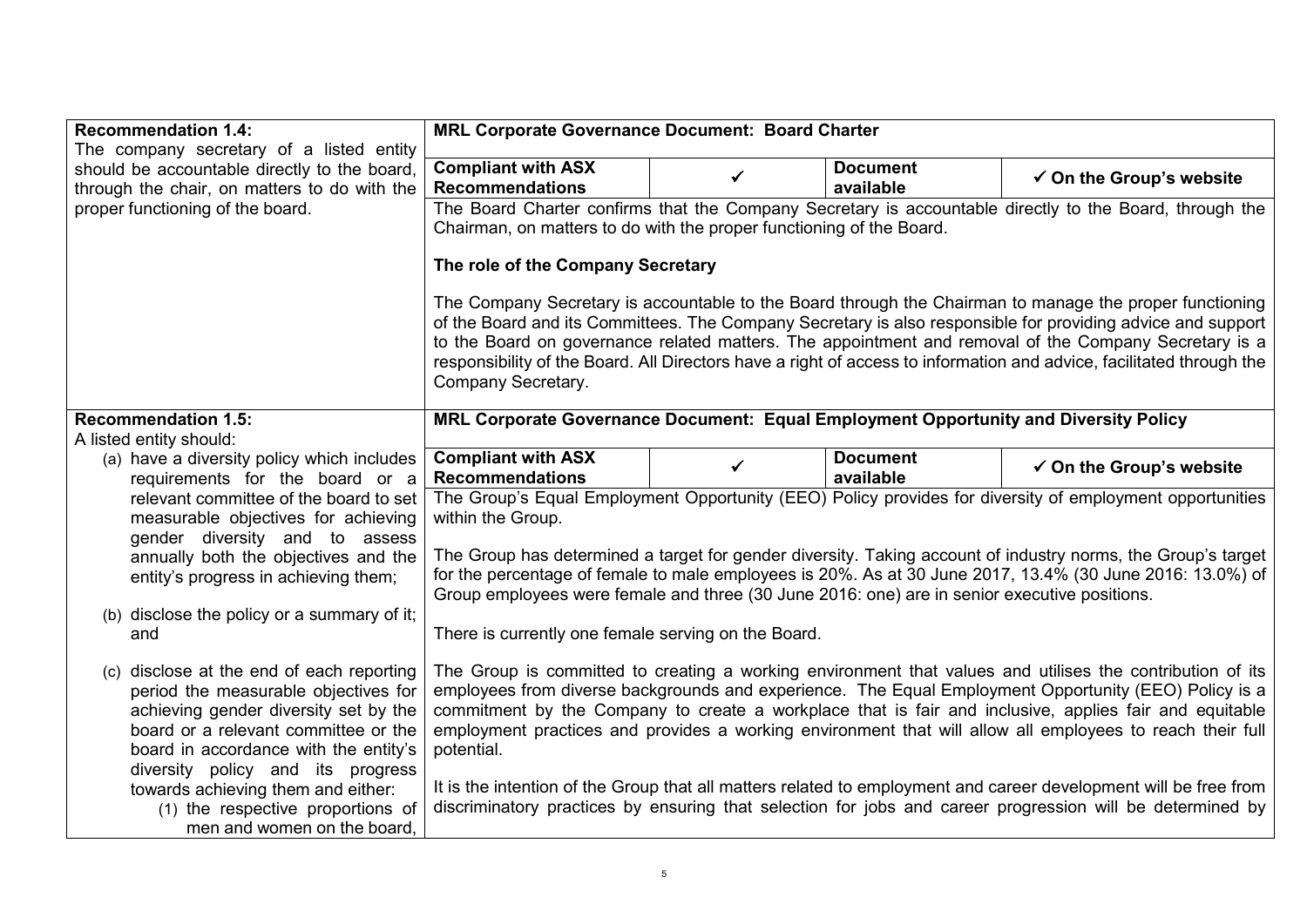| across<br>and<br>organisation (including<br>executive"<br>purposes); or<br>employer"<br>under that Act. | in senior executive positions<br>whole<br>the<br>how<br>the entity as defined "senior<br>for<br>these<br>$(2)$ if the entity is a "relevant<br>under<br>the<br>Workplace Gender Equality<br>Act, the entity's most recent<br>"Gender Equality Indicators",<br>as defined in and published | personal merit, competency, qualifications and ability to effectively perform the role. The Group will not treat<br>any person less favourably than another on the basis of:<br>$\bullet$ gender<br>marital Status<br>sexual orientation<br>age<br>$\bullet$<br>race/cultural background<br>$\bullet$<br>religious or political opinions<br>$\bullet$<br>family responsibilities<br>$\bullet$<br>disability.<br>$\bullet$<br>This policy applies to all Group employees and contractors. Each person has an obligation to support and<br>respect equality, workplace diversity and ethical practices in their workplace. The following legislative<br>requirements are considered in conjunction with this policy:<br>Fair Work Act 2009<br><b>Anti-Discrimination Act 1998</b><br>Equal Employment Opportunity Act 1984<br>Sex Discrimination Act 1984<br><b>Racial Discrimination Act 1975</b><br>Human Rights and Equal Opportunity Act 1986 |  |
|---------------------------------------------------------------------------------------------------------|-------------------------------------------------------------------------------------------------------------------------------------------------------------------------------------------------------------------------------------------------------------------------------------------|-------------------------------------------------------------------------------------------------------------------------------------------------------------------------------------------------------------------------------------------------------------------------------------------------------------------------------------------------------------------------------------------------------------------------------------------------------------------------------------------------------------------------------------------------------------------------------------------------------------------------------------------------------------------------------------------------------------------------------------------------------------------------------------------------------------------------------------------------------------------------------------------------------------------------------------------------|--|
|                                                                                                         |                                                                                                                                                                                                                                                                                           | Disability Discrimination Act 1992.                                                                                                                                                                                                                                                                                                                                                                                                                                                                                                                                                                                                                                                                                                                                                                                                                                                                                                             |  |
|                                                                                                         |                                                                                                                                                                                                                                                                                           |                                                                                                                                                                                                                                                                                                                                                                                                                                                                                                                                                                                                                                                                                                                                                                                                                                                                                                                                                 |  |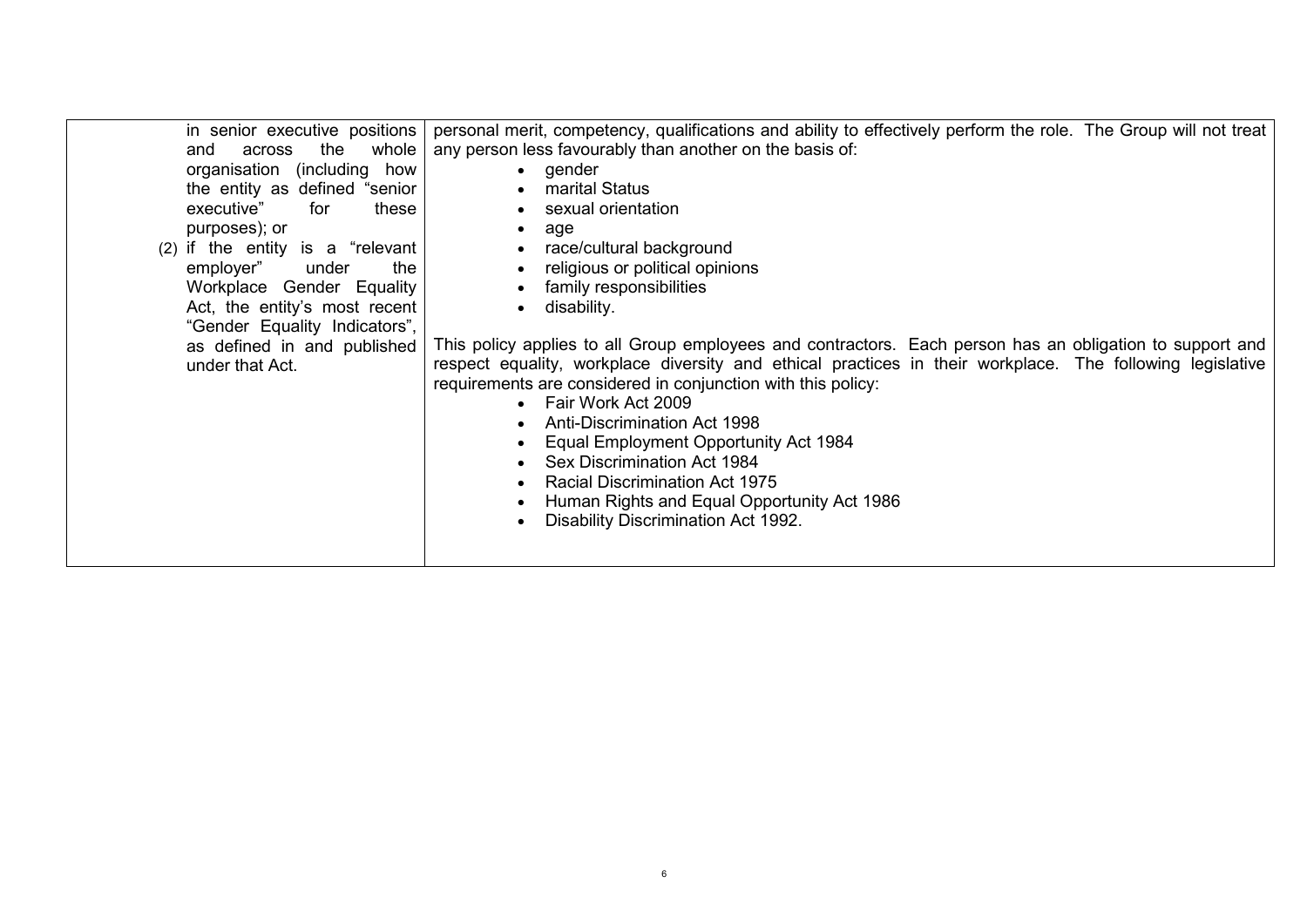| <b>Recommendation 1.6:</b>                                                                                                | <b>MRL Corporate Governance Document: Nominations Committee Charter</b>                                                                                                                                                                                                                                                                                                                                                                                                                                                                                                               |   |                 |                                                                                                                                                                                                                                                                                                             |  |  |  |
|---------------------------------------------------------------------------------------------------------------------------|---------------------------------------------------------------------------------------------------------------------------------------------------------------------------------------------------------------------------------------------------------------------------------------------------------------------------------------------------------------------------------------------------------------------------------------------------------------------------------------------------------------------------------------------------------------------------------------|---|-----------------|-------------------------------------------------------------------------------------------------------------------------------------------------------------------------------------------------------------------------------------------------------------------------------------------------------------|--|--|--|
| A listed entity should :                                                                                                  |                                                                                                                                                                                                                                                                                                                                                                                                                                                                                                                                                                                       |   |                 |                                                                                                                                                                                                                                                                                                             |  |  |  |
| (a) have and disclose a process for                                                                                       | <b>Compliant with ASX</b>                                                                                                                                                                                                                                                                                                                                                                                                                                                                                                                                                             | ✔ | <b>Document</b> | $\checkmark$ On Group's website                                                                                                                                                                                                                                                                             |  |  |  |
| periodically<br>evaluating<br>the                                                                                         | <b>Recommendations</b>                                                                                                                                                                                                                                                                                                                                                                                                                                                                                                                                                                |   | available       |                                                                                                                                                                                                                                                                                                             |  |  |  |
| performance of the board,<br>its<br>committees and individual directors;                                                  | The Board has in place a process for evaluating the performance of Directors and executives.                                                                                                                                                                                                                                                                                                                                                                                                                                                                                          |   |                 |                                                                                                                                                                                                                                                                                                             |  |  |  |
| and                                                                                                                       | <b>Managing Director</b>                                                                                                                                                                                                                                                                                                                                                                                                                                                                                                                                                              |   |                 |                                                                                                                                                                                                                                                                                                             |  |  |  |
|                                                                                                                           |                                                                                                                                                                                                                                                                                                                                                                                                                                                                                                                                                                                       |   |                 | The Board reviews the performance of the Managing Director on an annual basis. The Board and the Managing                                                                                                                                                                                                   |  |  |  |
| (b) disclose, in relation to each reporting                                                                               |                                                                                                                                                                                                                                                                                                                                                                                                                                                                                                                                                                                       |   |                 | Director agree a set of specific performance measures to be used in the review of the forthcoming year.                                                                                                                                                                                                     |  |  |  |
| period, whether a performance<br>evaluation was undertaken in the<br>reporting period in accordance with<br>that process. | financial measures of the Group's performance<br>achievement of key operational goals and strategic objectives<br>development of management and staff<br>compliance with legal and Group policy requirements<br>achievement of other key performance indicators.                                                                                                                                                                                                                                                                                                                      |   |                 |                                                                                                                                                                                                                                                                                                             |  |  |  |
|                                                                                                                           | <b>Executives</b><br>The Managing Director is responsible for assessing the performance of executives, using the same system and<br>process outlined for the Managing Director above. In turn, each executive applies a similar process, which is<br>cascaded down throughout the Group, to ultimately ensure that all employees' performance and development<br>is appropriately assessed and managed. This assessment covers personal performance against a collection of<br>agreed KPI's, adherence to the "MRL Truths and Behaviours" and an individual's personal effectiveness. |   |                 |                                                                                                                                                                                                                                                                                                             |  |  |  |
|                                                                                                                           | <b>Board and Board Committees</b><br>and Nominations Committee was undertaken in May 2017 by the Chairman.                                                                                                                                                                                                                                                                                                                                                                                                                                                                            |   |                 | A formal evaluation of the performance of the Board, Audit and Risk Committee, Remunerations Committee,                                                                                                                                                                                                     |  |  |  |
|                                                                                                                           | The annual review included consideration of the following measures:<br>respective Charters<br>regard to corporate strategies, operating plans and the annual budget<br>review of the Board and respective Committees' interaction with management<br>$\bullet$<br>review of the type and timing of information provided to the Directors, and<br>identification of any necessary or desirable improvements to Board or Committee Charters.                                                                                                                                            |   |                 | comparison of the performance of the Board and each Committees against the requirements of their<br>assessment of the performance of the Board and Committees over the previous twelve months having<br>identification of any particular goals and objectives of the Board and Committees for the next year |  |  |  |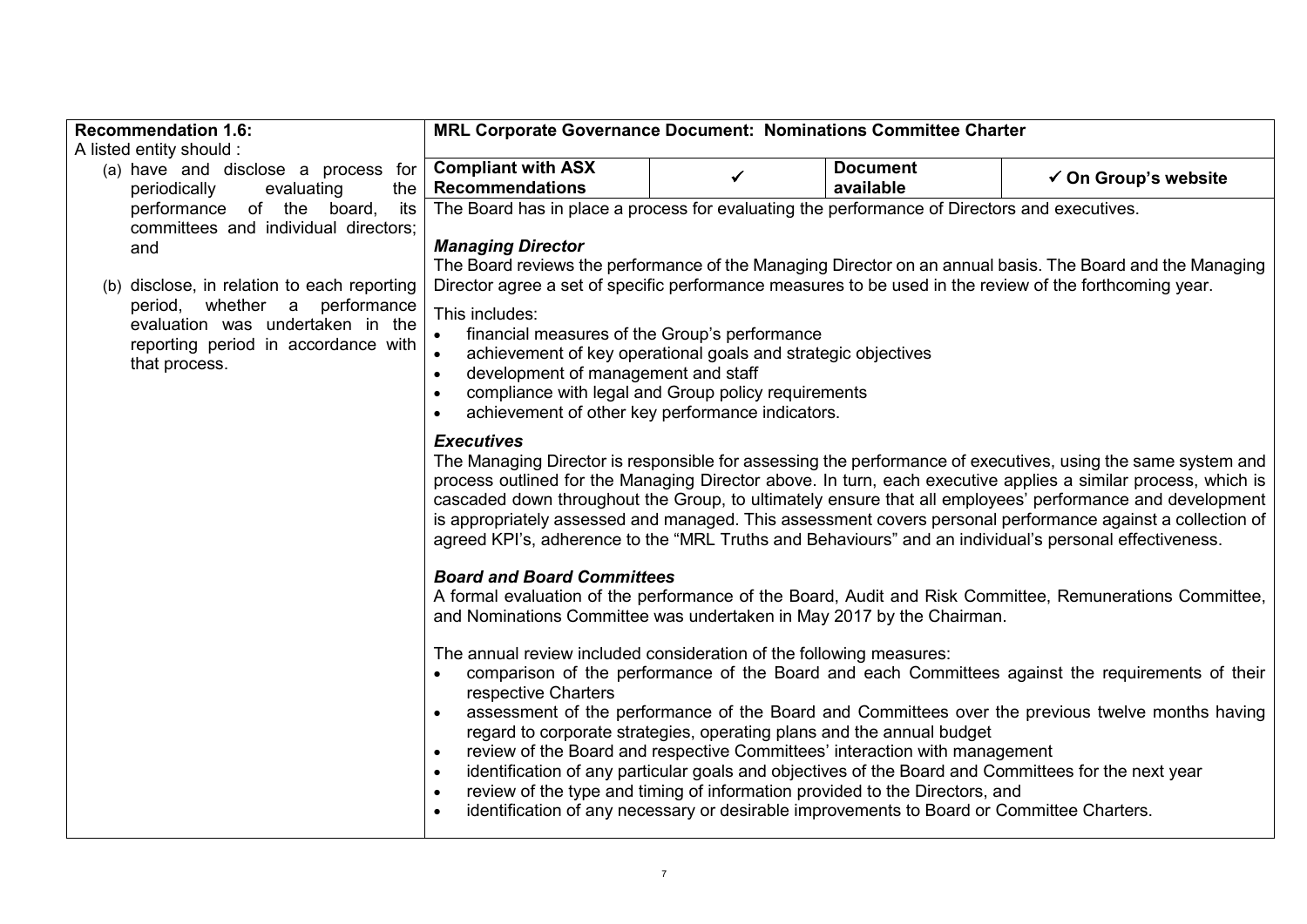| <b>Recommendation 1.7:</b>                                           | MRL Corporate Governance Document: Nominations Committee Charter                      |                                                                                                                   |                 |                                                                                                               |
|----------------------------------------------------------------------|---------------------------------------------------------------------------------------|-------------------------------------------------------------------------------------------------------------------|-----------------|---------------------------------------------------------------------------------------------------------------|
| A listed entity should:                                              |                                                                                       |                                                                                                                   |                 |                                                                                                               |
| (a) have and disclose a process for                                  | <b>Compliant with ASX</b>                                                             | ✓                                                                                                                 | <b>Document</b> | $\checkmark$ On Group website                                                                                 |
| periodically<br>evaluating<br>the                                    | <b>Recommendations</b>                                                                |                                                                                                                   | available       |                                                                                                               |
| performance of senior executives; and                                |                                                                                       |                                                                                                                   |                 | The Nominations Committee is responsible for evaluating the performance of the Managing Director and          |
| (b) disclose, in relation to each reporting                          | executives.                                                                           |                                                                                                                   |                 |                                                                                                               |
| whether a performance<br>period,<br>evaluation was undertaken in the |                                                                                       |                                                                                                                   |                 | The Managing Director and executives have formal job descriptions and letters of appointment describing their |
| reporting period in accordance with                                  | term in office, duties, rights and responsibilities, and entitlements on termination. |                                                                                                                   |                 |                                                                                                               |
| that process.                                                        |                                                                                       |                                                                                                                   |                 |                                                                                                               |
|                                                                      | <b>Managing Director</b>                                                              |                                                                                                                   |                 |                                                                                                               |
|                                                                      |                                                                                       |                                                                                                                   |                 | The Board reviews the performance of the Managing Director on an annual basis, and has done so during the     |
|                                                                      |                                                                                       |                                                                                                                   |                 | 2017 Financial Year. The Board and the Managing Director have agreed a set of specific performance measures   |
|                                                                      | to be used in the review of the 2017 Financial Year, which include:                   |                                                                                                                   |                 |                                                                                                               |
|                                                                      | $\bullet$                                                                             | financial measures of the Group's performance                                                                     |                 |                                                                                                               |
|                                                                      |                                                                                       | achievement of key operational goals and strategic objectives<br>development of Senior Managers and MRL employees |                 |                                                                                                               |
|                                                                      |                                                                                       | compliance with legal and Company policy requirements                                                             |                 |                                                                                                               |
|                                                                      |                                                                                       | achievement of other key performance indicators.                                                                  |                 |                                                                                                               |
|                                                                      |                                                                                       |                                                                                                                   |                 |                                                                                                               |
|                                                                      | <b>Executives</b>                                                                     |                                                                                                                   |                 |                                                                                                               |
|                                                                      |                                                                                       |                                                                                                                   |                 | The Managing Director is responsible for assessing the performance of executives, using the same process      |
|                                                                      |                                                                                       |                                                                                                                   |                 | outlined for the Managing Director above. In turn, executives apply a similar process, which is cascaded down |
|                                                                      |                                                                                       |                                                                                                                   |                 | throughout the Group, to ultimately ensure that all employees' performance and development is appropriately   |
|                                                                      | assessed and managed.                                                                 |                                                                                                                   |                 |                                                                                                               |
|                                                                      |                                                                                       |                                                                                                                   |                 |                                                                                                               |
|                                                                      |                                                                                       |                                                                                                                   |                 |                                                                                                               |
|                                                                      |                                                                                       |                                                                                                                   |                 |                                                                                                               |
|                                                                      |                                                                                       |                                                                                                                   |                 |                                                                                                               |
|                                                                      |                                                                                       |                                                                                                                   |                 |                                                                                                               |
|                                                                      |                                                                                       |                                                                                                                   |                 |                                                                                                               |
|                                                                      |                                                                                       |                                                                                                                   |                 |                                                                                                               |
|                                                                      |                                                                                       |                                                                                                                   |                 |                                                                                                               |
|                                                                      |                                                                                       |                                                                                                                   |                 |                                                                                                               |
|                                                                      |                                                                                       |                                                                                                                   |                 |                                                                                                               |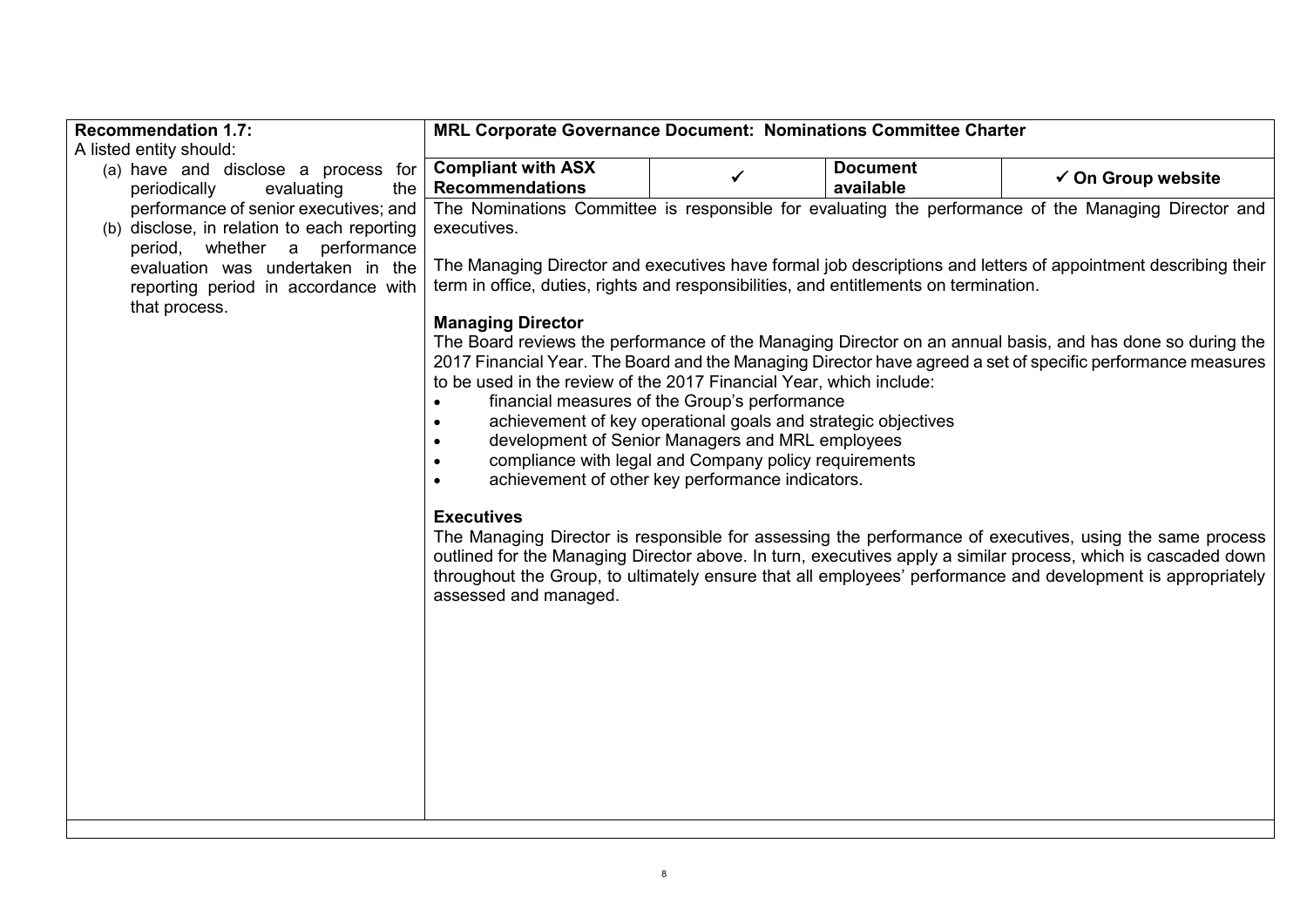| Principle 2 - Structure the Board to add value                               |                                                                                                         |              |                                                                                |                                                                                                               |  |  |  |
|------------------------------------------------------------------------------|---------------------------------------------------------------------------------------------------------|--------------|--------------------------------------------------------------------------------|---------------------------------------------------------------------------------------------------------------|--|--|--|
| <b>Recommendation 2.1:</b>                                                   | MRL Corporate Governance Document: Nominations Committee Charter                                        |              |                                                                                |                                                                                                               |  |  |  |
| The board of a listed entity should:                                         |                                                                                                         |              |                                                                                |                                                                                                               |  |  |  |
| (a) have a nominations committee which:<br>(1) has at least three members, a | <b>Compliant with ASX</b><br><b>Recommendations</b>                                                     | $\checkmark$ | <b>Document</b><br>available                                                   | ✔ On Group Website                                                                                            |  |  |  |
| of<br>whom<br>majority<br>are                                                | The Board has a Nominations Committee.                                                                  |              |                                                                                |                                                                                                               |  |  |  |
| independent directors; and                                                   |                                                                                                         |              |                                                                                |                                                                                                               |  |  |  |
| (2) is chaired by an independent                                             | <b>Composition:</b>                                                                                     |              |                                                                                |                                                                                                               |  |  |  |
| director,                                                                    |                                                                                                         |              |                                                                                | The Committee is comprised of three independent Non-Executive Directors. Tim Roberts, an independent Non-     |  |  |  |
| and disclose:                                                                | Executive Director, is currently the Committee Chairman. FY17 Membership of the Nomination Committee is |              |                                                                                |                                                                                                               |  |  |  |
| (3) the charter of the committee;                                            | included in the FY17 Directors' Report.                                                                 |              |                                                                                |                                                                                                               |  |  |  |
| members<br>of<br>$(4)$ the<br>the                                            | Roles and responsibilities:                                                                             |              |                                                                                |                                                                                                               |  |  |  |
| committee; and<br>(5) as at the end of each reporting                        |                                                                                                         |              |                                                                                | The role of the Nominations Committee is to assist and advise the Board in fulfilling its responsibilities to |  |  |  |
| period, the number of times                                                  | members of the Company on:                                                                              |              |                                                                                |                                                                                                               |  |  |  |
| the committee met throughout                                                 | $\bullet$                                                                                               |              | matters relating to the composition, structure and operation of the Board      |                                                                                                               |  |  |  |
| the period and the individual                                                | matters relating to executives' selection and performance<br>$\bullet$                                  |              |                                                                                |                                                                                                               |  |  |  |
| attendances of the members                                                   | other matters as required.<br>$\bullet$                                                                 |              |                                                                                |                                                                                                               |  |  |  |
| at those meetings; or                                                        | <b>Nomination Committee objectives:</b>                                                                 |              |                                                                                |                                                                                                               |  |  |  |
| (b) if it does not have a nominations                                        | The objectives to the Committee include:                                                                |              |                                                                                |                                                                                                               |  |  |  |
| committee, disclose that fact and the<br>process it employs to address board | $\bullet$                                                                                               |              |                                                                                | providing assurance that the Board has the effective composition, size and commitment to adequately           |  |  |  |
| succession issues and to ensure that                                         | discharge its responsibilities and duties                                                               |              |                                                                                |                                                                                                               |  |  |  |
| the board has the appropriate balance                                        | $\bullet$                                                                                               |              |                                                                                | conducting searches for new Board members and recommending preferred candidates to the Board                  |  |  |  |
| of skills, knowledge, experience and                                         | $\bullet$                                                                                               |              |                                                                                | assessing the extent to which the necessary and desirable competencies are represented on the Board           |  |  |  |
| diversity to enable it to discharge its                                      |                                                                                                         |              | recommending required Board competencies, number and profiles of Board members |                                                                                                               |  |  |  |
| duties and responsibilities effectively.                                     | $\bullet$<br>profiles of Board members                                                                  |              |                                                                                | ensuring that Board succession plans are in place to maintain the required competencies, number and           |  |  |  |
|                                                                              | $\bullet$                                                                                               |              |                                                                                | reviewing nominations received from members who wish to be appointed to the Board in accordance               |  |  |  |
|                                                                              | with preferred criteria/identified weaknesses                                                           |              |                                                                                |                                                                                                               |  |  |  |
|                                                                              |                                                                                                         |              |                                                                                | continually monitoring Board membership and structure to ensure that there is appropriate                     |  |  |  |
|                                                                              | representation on the Board from across the membership                                                  |              |                                                                                |                                                                                                               |  |  |  |
|                                                                              | maintaining a process for evaluating performance of the Board                                           |              |                                                                                |                                                                                                               |  |  |  |
|                                                                              |                                                                                                         |              |                                                                                | conducting searches for the Managing Director and executives and recommending preferred candidates            |  |  |  |
|                                                                              | to the Board<br>ensuring that succession plans are in place                                             |              |                                                                                |                                                                                                               |  |  |  |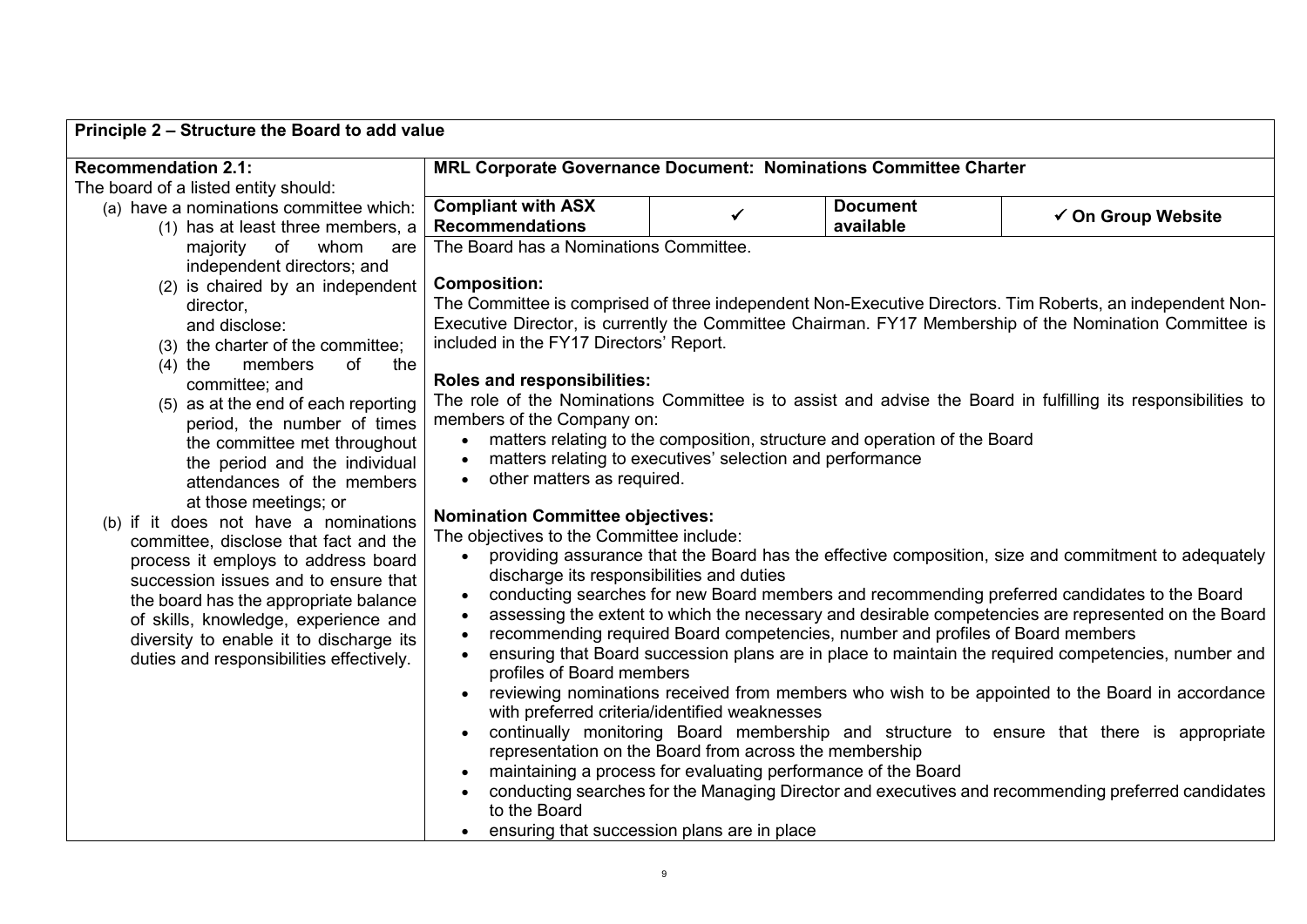|                                                                                                                               | evaluating the performance of the Managing Director and executives.<br>$\bullet$                                            |                                                                                                                                                                                                                                                                                    |            |         |       |            |                          |                 |                         |       |            |                 |      |            |          |  |
|-------------------------------------------------------------------------------------------------------------------------------|-----------------------------------------------------------------------------------------------------------------------------|------------------------------------------------------------------------------------------------------------------------------------------------------------------------------------------------------------------------------------------------------------------------------------|------------|---------|-------|------------|--------------------------|-----------------|-------------------------|-------|------------|-----------------|------|------------|----------|--|
|                                                                                                                               |                                                                                                                             | <b>FY17 Financial Year Nominations Committee Meetings:</b><br>The number of meetings and attendance at each meeting is disclosed in the Directors' Report section of the<br>Group's FY17 Annual Financial Statements and Annual Report, which is available on the Group's website. |            |         |       |            |                          |                 |                         |       |            |                 |      |            |          |  |
| <b>Recommendation 2.2:</b><br>A listed entity should have and disclose a<br>board skills matrix setting out the mix of skills | MRL Corporate Governance Document: Board Skills Matrix - set out below<br><b>Compliant with ASX</b><br><b>Document</b><br>✓ |                                                                                                                                                                                                                                                                                    |            |         |       |            | $\checkmark$ Refer below |                 |                         |       |            |                 |      |            |          |  |
| and diversity that the board currently has or is<br>looking to achieve in its membership.                                     | <b>Recommendations</b>                                                                                                      | The Board's Skills Matrix is set out below:                                                                                                                                                                                                                                        |            |         |       |            | available                |                 |                         |       |            |                 |      |            |          |  |
|                                                                                                                               |                                                                                                                             |                                                                                                                                                                                                                                                                                    |            |         |       |            |                          |                 |                         |       |            |                 |      |            |          |  |
|                                                                                                                               |                                                                                                                             |                                                                                                                                                                                                                                                                                    | Accounting | Finance | Audit | Operations | Governance               | Human Resources | $\mathrel{\sqsubseteq}$ | Legal | Management | <b>OH&amp;S</b> | Risk | Leadership | Strategy |  |
|                                                                                                                               |                                                                                                                             | Peter Wade                                                                                                                                                                                                                                                                         |            |         |       |            |                          |                 |                         |       |            |                 |      |            |          |  |
|                                                                                                                               |                                                                                                                             | <b>Chris Ellison</b>                                                                                                                                                                                                                                                               |            |         |       |            |                          |                 |                         |       |            |                 |      |            |          |  |
|                                                                                                                               |                                                                                                                             | Kelvin Flynn                                                                                                                                                                                                                                                                       |            |         |       |            |                          |                 |                         |       |            |                 |      |            |          |  |
|                                                                                                                               |                                                                                                                             | James McClements                                                                                                                                                                                                                                                                   |            |         |       |            |                          |                 |                         |       |            |                 |      |            |          |  |
|                                                                                                                               |                                                                                                                             | Tim Roberts <sup>1</sup>                                                                                                                                                                                                                                                           |            |         |       |            |                          |                 |                         |       |            |                 |      |            |          |  |
|                                                                                                                               |                                                                                                                             | Xi Xi <sup>2</sup>                                                                                                                                                                                                                                                                 |            |         |       |            |                          |                 |                         |       |            |                 |      |            |          |  |
|                                                                                                                               |                                                                                                                             | <sup>1</sup> Appointed 17 November 2016<br><sup>2</sup> Appointed 11 September 2017                                                                                                                                                                                                |            |         |       |            |                          |                 | Board member experience |       |            |                 |      |            |          |  |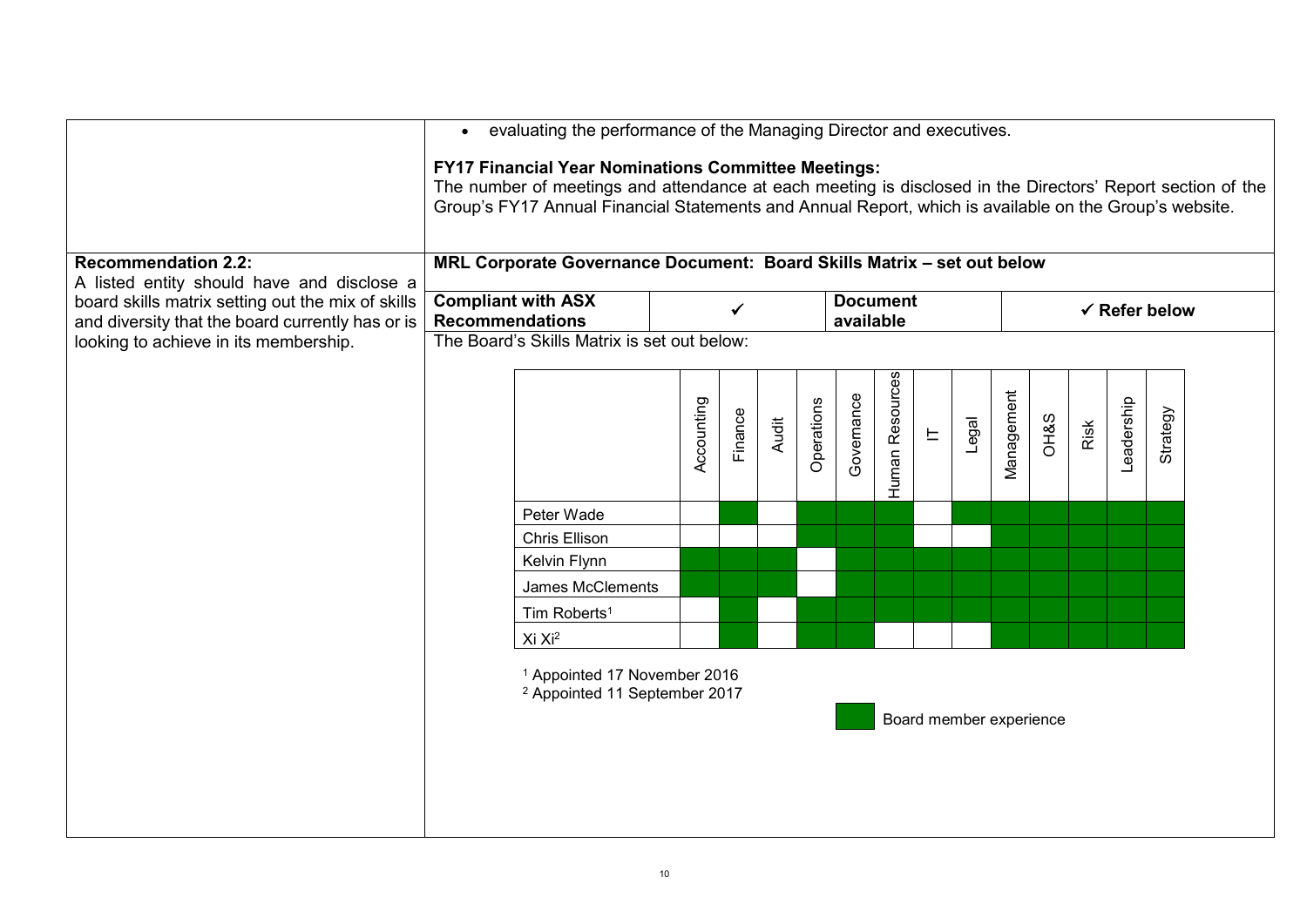| <b>Recommendation 2.3:</b>                                                                                                                                                                                                                                                                                                                                                                                                                                                               | <b>MRL Corporate Governance Document: Directors' Report</b>                                                                                                                                                                                                                                                                          |              |                              |                                                                                                                                                        |  |  |  |  |
|------------------------------------------------------------------------------------------------------------------------------------------------------------------------------------------------------------------------------------------------------------------------------------------------------------------------------------------------------------------------------------------------------------------------------------------------------------------------------------------|--------------------------------------------------------------------------------------------------------------------------------------------------------------------------------------------------------------------------------------------------------------------------------------------------------------------------------------|--------------|------------------------------|--------------------------------------------------------------------------------------------------------------------------------------------------------|--|--|--|--|
| A listed entity should disclose:                                                                                                                                                                                                                                                                                                                                                                                                                                                         |                                                                                                                                                                                                                                                                                                                                      |              |                              |                                                                                                                                                        |  |  |  |  |
| (a) the names of the directors considered<br>by the board to be independent<br>directors;                                                                                                                                                                                                                                                                                                                                                                                                | <b>Compliant with ASX</b><br><b>Recommendations</b>                                                                                                                                                                                                                                                                                  | ✓            | <b>Document</b><br>available | √ Directors' Report section of<br>the Group's Annual Financial<br><b>Statements and Annual Report,</b><br>which is available on the                    |  |  |  |  |
| (b) if a director has an interest, position,                                                                                                                                                                                                                                                                                                                                                                                                                                             |                                                                                                                                                                                                                                                                                                                                      |              |                              | <b>Group's website</b>                                                                                                                                 |  |  |  |  |
| association or relationship of the type<br>described in Box 2.3 [of the ASX<br>Governance<br>Council's<br>Corporate<br>Corporate<br>2014<br>Governance<br>Principles and Recommendations] but<br>the board is of the opinion that it does<br>not compromise the independence of<br>the director, the nature of the interest,<br>association or relationship in question<br>and an explanation of why the board<br>is of that opinion; and<br>(c) the length of service of each director. | Each Director's skills, experience and expertise relevant to the position of Director, and period of office of each<br>Director in office at the date of this Report, is contained in the Directors' Report section of the Group's FY17<br>Annual Financial Statements and Annual Report, which is available on the Group's website. |              |                              |                                                                                                                                                        |  |  |  |  |
| <b>Recommendation 2.4:</b><br>A majority of the board of a listed entity should                                                                                                                                                                                                                                                                                                                                                                                                          | <b>MRL Corporate Governance Document: Directors' Report</b>                                                                                                                                                                                                                                                                          |              |                              |                                                                                                                                                        |  |  |  |  |
| be independent directors.                                                                                                                                                                                                                                                                                                                                                                                                                                                                | <b>Compliant with ASX</b><br><b>Recommendations</b>                                                                                                                                                                                                                                                                                  | $\checkmark$ | <b>Document</b><br>available | ✔ Directors' Report section of<br>the Group's Annual Financial<br><b>Statements and Annual Report,</b><br>which is available on the<br>Group's website |  |  |  |  |
| Four of the Group's six Directors are considered to be independent, being Kelvin Flynn, James McClements, Xi<br>Xi and Tim Roberts. Chris Ellison is not considered to be independent due to his position as Managing Director.<br>Peter Wade is not considered independent due to his previous role as Managing Director and Executive<br>Chairman, a position he relinguished in November 2013.                                                                                        |                                                                                                                                                                                                                                                                                                                                      |              |                              |                                                                                                                                                        |  |  |  |  |
|                                                                                                                                                                                                                                                                                                                                                                                                                                                                                          | considered independent. None of the directors are associated with the Group's suppliers or customers.                                                                                                                                                                                                                                |              |                              | James McClements, Xi Xi, Kelvin Flynn and Tim Roberts satisfy the tests of the Recommendations and are                                                 |  |  |  |  |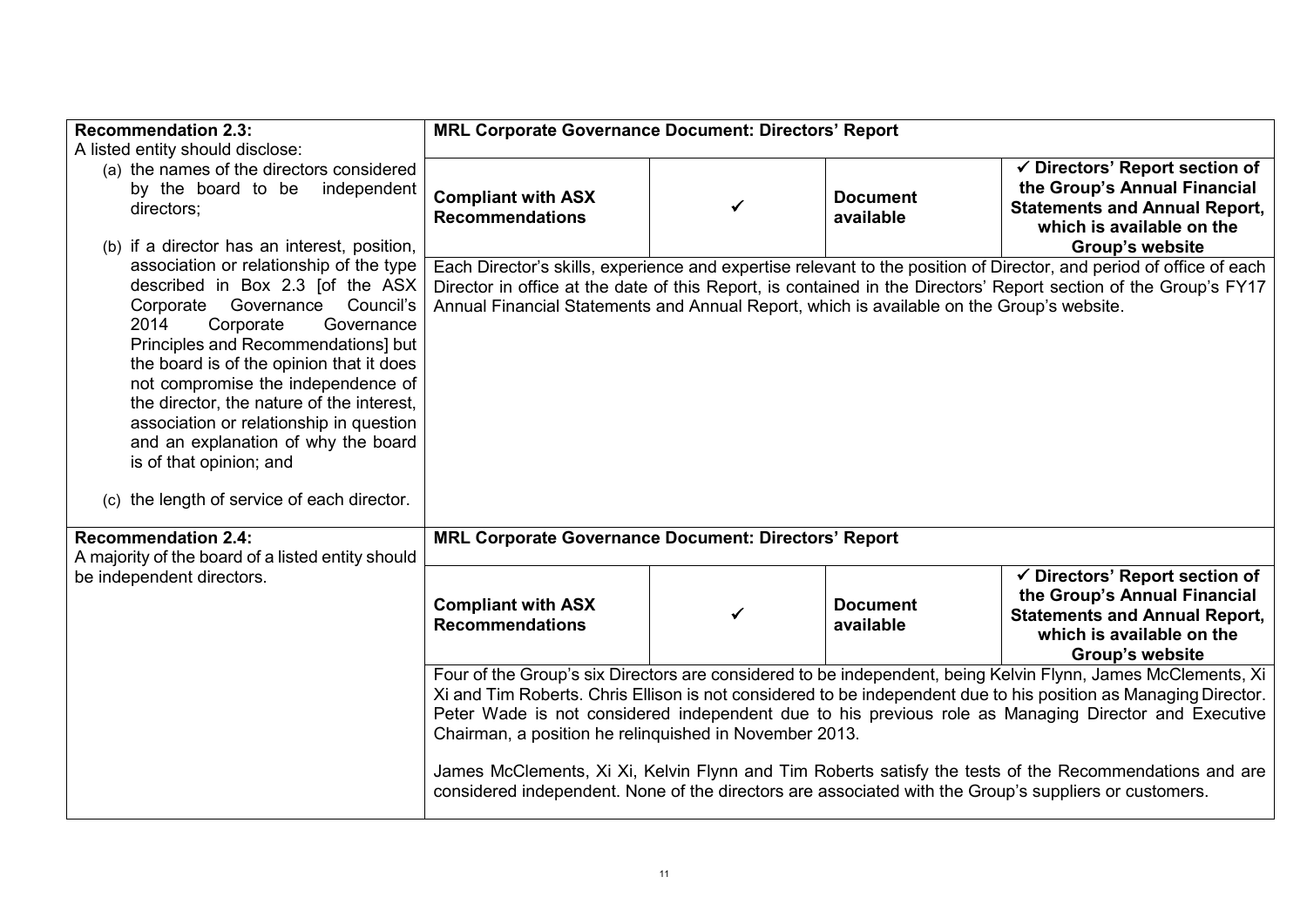|                                                                                                                                                                  | The overall composition of the Board is considered by Directors to be the most appropriate structure, created<br>after due consideration of the strategy of the Company, to effectively discharge the duties imposed by law,<br>and adds value in a way that is appropriate to the Group's circumstances. Each Director has the right to seek<br>independent professional advice on matters relating to their position as a Director of the Company at the<br>Company's expense.                                                                                                                                                                                                                                                             |   |                              |                                                                                                                                                                                                                              |  |  |  |
|------------------------------------------------------------------------------------------------------------------------------------------------------------------|----------------------------------------------------------------------------------------------------------------------------------------------------------------------------------------------------------------------------------------------------------------------------------------------------------------------------------------------------------------------------------------------------------------------------------------------------------------------------------------------------------------------------------------------------------------------------------------------------------------------------------------------------------------------------------------------------------------------------------------------|---|------------------------------|------------------------------------------------------------------------------------------------------------------------------------------------------------------------------------------------------------------------------|--|--|--|
| <b>Recommendation 2.5:</b>                                                                                                                                       | <b>MRL Corporate Governance Document: Directors' Report</b>                                                                                                                                                                                                                                                                                                                                                                                                                                                                                                                                                                                                                                                                                  |   |                              |                                                                                                                                                                                                                              |  |  |  |
| The chair of the board of a listed entity should<br>be an independent director, and in particular,<br>should not be the same person as the CEO of<br>the entity. | <b>Compliant with ASX</b><br><b>Recommendations</b>                                                                                                                                                                                                                                                                                                                                                                                                                                                                                                                                                                                                                                                                                          | X | <b>Document</b><br>available | $\checkmark$ Directors' Report section of<br>the Group's Annual Financial<br><b>Statements and Annual Report,</b><br>which is available on the<br><b>Group's website</b>                                                     |  |  |  |
|                                                                                                                                                                  | The Chairman of the Company, Peter Wade, is not considered to be independent, as until November 2013,<br>Peter held the dual roles of Executive Chairman and Managing Director of the Company. In November 2013<br>Chris Ellison was appointed to the role of Managing Director and Peter was appointed as the Non-Executive<br>Chairman. The Board continues to consider Peter Wade the best person to lead the Board, drawing on his<br>experience and proven leadership role within the Group and his broad experience in business over the last 45<br>years.<br>James McClements has been appointed as the Lead Independent Non-Executive director to ensure that the<br>best practice governance structure is in place for the Company. |   |                              |                                                                                                                                                                                                                              |  |  |  |
| <b>Recommendation 2.6:</b>                                                                                                                                       | MRL Corporate Governance Document: Nominations Committee Charter                                                                                                                                                                                                                                                                                                                                                                                                                                                                                                                                                                                                                                                                             |   |                              |                                                                                                                                                                                                                              |  |  |  |
| A listed entity should have a program for<br>director<br>and<br>inducting<br>new<br>provide<br>professional<br>development<br>appropriate                        | <b>Compliant with ASX</b><br><b>Recommendations</b>                                                                                                                                                                                                                                                                                                                                                                                                                                                                                                                                                                                                                                                                                          | ✓ | <b>Document</b><br>available | $\checkmark$ On Group website                                                                                                                                                                                                |  |  |  |
| opportunities for director to develop and<br>maintain the skills and knowledge needed to<br>perform their role as directors effectively.                         | As part of the process for appointing new Directors to the Board, a new Director receives an induction<br>appropriate to their experience. This ensures new directors are able to participate fully in Board decision-making<br>at the earliest opportunity, and to enable new directors to gain an understanding of the Group's operating<br>environment, financial, strategic, operational and risk management positions.                                                                                                                                                                                                                                                                                                                  |   |                              |                                                                                                                                                                                                                              |  |  |  |
|                                                                                                                                                                  |                                                                                                                                                                                                                                                                                                                                                                                                                                                                                                                                                                                                                                                                                                                                              |   |                              | The Board regularly reviews the composition, performance and working relationships to ensure that the Board<br>continues to have the mix of skills and experience necessary for the conduct of the Group's activities. Where |  |  |  |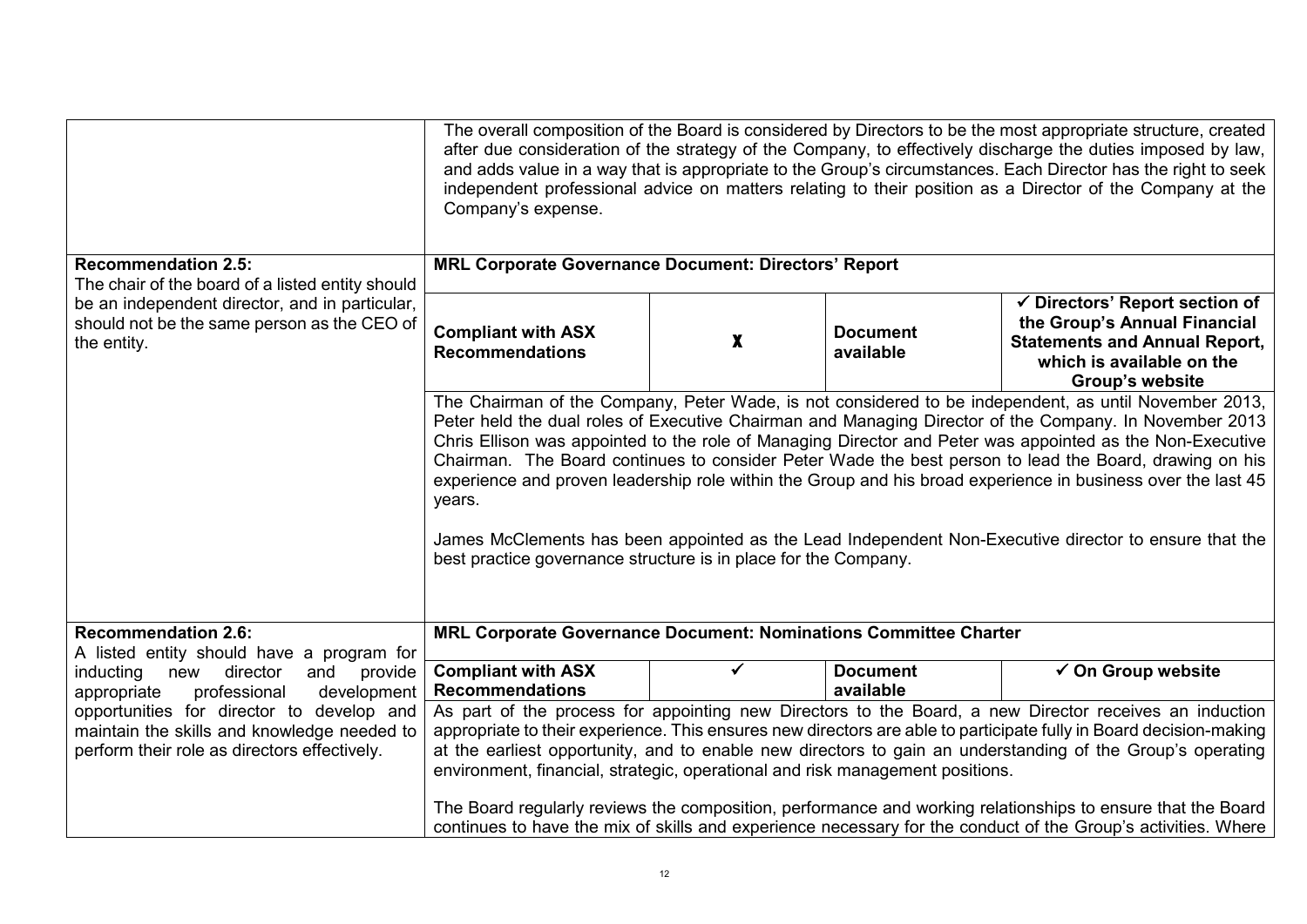|                                                                        | arranging appropriate professional development for existing Board members.                                                                                                                                                                                                  |   |                                                                                                                                                                                                                                                                          | deficiencies are identified, these are addressed either by seeking new appointments to the Board, or by                                                                                                                                                                                                                                                                                                                                                                                                                                                                                                                                                                                                                                                                                            |
|------------------------------------------------------------------------|-----------------------------------------------------------------------------------------------------------------------------------------------------------------------------------------------------------------------------------------------------------------------------|---|--------------------------------------------------------------------------------------------------------------------------------------------------------------------------------------------------------------------------------------------------------------------------|----------------------------------------------------------------------------------------------------------------------------------------------------------------------------------------------------------------------------------------------------------------------------------------------------------------------------------------------------------------------------------------------------------------------------------------------------------------------------------------------------------------------------------------------------------------------------------------------------------------------------------------------------------------------------------------------------------------------------------------------------------------------------------------------------|
| Principle 3 - Act ethically and responsibly                            |                                                                                                                                                                                                                                                                             |   |                                                                                                                                                                                                                                                                          |                                                                                                                                                                                                                                                                                                                                                                                                                                                                                                                                                                                                                                                                                                                                                                                                    |
| <b>Recommendation 3.1:</b><br>A listed entity should:                  | MRL Corporate Governance Document: Code of Conduct                                                                                                                                                                                                                          |   |                                                                                                                                                                                                                                                                          |                                                                                                                                                                                                                                                                                                                                                                                                                                                                                                                                                                                                                                                                                                                                                                                                    |
| (a) have a code of conduct for its<br>directors, senior executives and | <b>Compliant with ASX</b><br><b>Recommendations</b>                                                                                                                                                                                                                         | ✓ | <b>Document</b><br>available                                                                                                                                                                                                                                             | $\checkmark$ On Group website                                                                                                                                                                                                                                                                                                                                                                                                                                                                                                                                                                                                                                                                                                                                                                      |
| employees; and<br>(b) disclose that code or a summary of it.           | of the Company.<br>performance of the Group.<br>The Code requires Employees to:<br>act honestly, in good faith and in the best interests of the Group<br>to their employment<br>be independent in exercising judgment.<br>In addition, the Code advises Employees:<br>Group |   | recognise that their primary responsibility is to the Company's shareholders as a whole<br>not take advantage of their position for personal gain, or the gain of their associates<br>Employees have an obligation to comply with the spirit and principles of the Code. | The Group has established a Code of Conduct (Code) which aims to encourage appropriate standards of<br>conduct and behavior of the Directors, executives, employees and contractors (collectively called Employees)<br>Employees are expected to act with integrity and objectivity, striving at all times to enhance the reputation and<br>exercise due care and diligence in fulfilling the functions of their position and exercising the powers attached<br>that confidential information received in the course of the exercise of their duties remains the property of the<br>confidential information can only be released or used with specific permission from the Company, and that<br>The Group views breaches of the Code as serious misconduct. Breaches of the code must be reported |
|                                                                        | actions implemented to address the breach.                                                                                                                                                                                                                                  |   |                                                                                                                                                                                                                                                                          | immediately to line managers or the Company Secretary. Line managers or the Company Secretary have<br>responsibility to report the breach to appropriate executives and to advise Employees of the outcome and                                                                                                                                                                                                                                                                                                                                                                                                                                                                                                                                                                                     |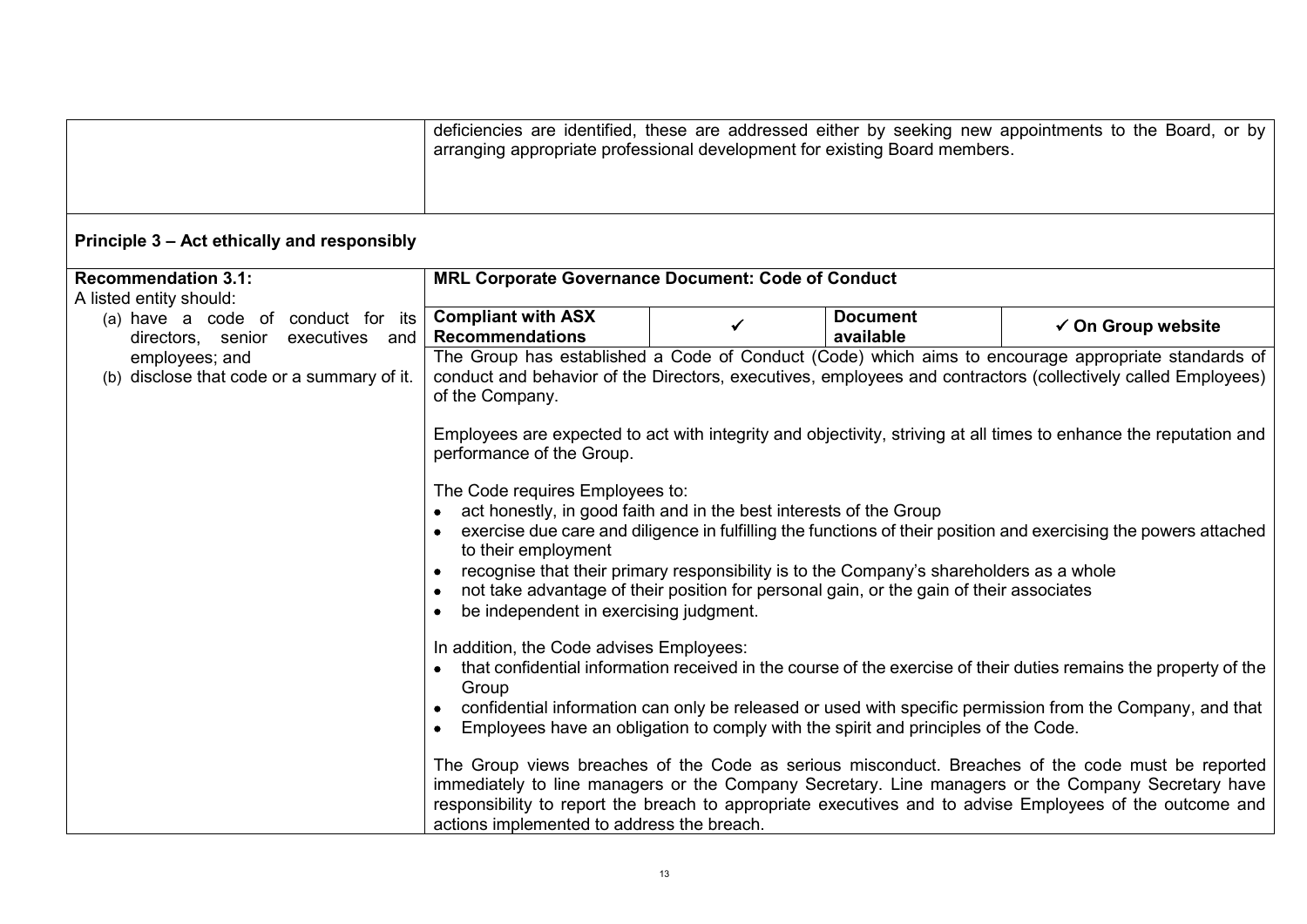|                                                                                                                                                                                                                                                                                                                                                                                                                                                                                                                                                                                                                                           | recrimination for making that report.<br>for damages and/or to pass the matter to relevant authorities to pursue charges under the criminal code.                                                                                                                                                                                                                               |   |                                                                                                                                                                                                                                                                                                                                                                                                                    | Anyone, acting in good faith, that reports a breach or a suspected breach, will not be subject to retaliation or<br>Any Employee who breaches the policies outlined in the Code may be subject to disciplinary action, including<br>in the case of serious breaches, dismissal. For serious breaches, the Group reserves the right to pursue claims                                                                                                                                                                                                                                                                                                                                                                                                                                          |  |
|-------------------------------------------------------------------------------------------------------------------------------------------------------------------------------------------------------------------------------------------------------------------------------------------------------------------------------------------------------------------------------------------------------------------------------------------------------------------------------------------------------------------------------------------------------------------------------------------------------------------------------------------|---------------------------------------------------------------------------------------------------------------------------------------------------------------------------------------------------------------------------------------------------------------------------------------------------------------------------------------------------------------------------------|---|--------------------------------------------------------------------------------------------------------------------------------------------------------------------------------------------------------------------------------------------------------------------------------------------------------------------------------------------------------------------------------------------------------------------|----------------------------------------------------------------------------------------------------------------------------------------------------------------------------------------------------------------------------------------------------------------------------------------------------------------------------------------------------------------------------------------------------------------------------------------------------------------------------------------------------------------------------------------------------------------------------------------------------------------------------------------------------------------------------------------------------------------------------------------------------------------------------------------------|--|
| Principle 4 - Safeguard integrity in financial reporting                                                                                                                                                                                                                                                                                                                                                                                                                                                                                                                                                                                  |                                                                                                                                                                                                                                                                                                                                                                                 |   |                                                                                                                                                                                                                                                                                                                                                                                                                    |                                                                                                                                                                                                                                                                                                                                                                                                                                                                                                                                                                                                                                                                                                                                                                                              |  |
| <b>Recommendation 4.1:</b>                                                                                                                                                                                                                                                                                                                                                                                                                                                                                                                                                                                                                | MRL Corporate Governance Document: Audit and Risk Committee Charter                                                                                                                                                                                                                                                                                                             |   |                                                                                                                                                                                                                                                                                                                                                                                                                    |                                                                                                                                                                                                                                                                                                                                                                                                                                                                                                                                                                                                                                                                                                                                                                                              |  |
| The board of a listed entity should:<br>(a) have an audit committee which:<br>(1) has at least three members, all                                                                                                                                                                                                                                                                                                                                                                                                                                                                                                                         | Compliant<br><b>ASX</b><br>with<br><b>Recommendations</b>                                                                                                                                                                                                                                                                                                                       | ✓ | <b>Document available</b>                                                                                                                                                                                                                                                                                                                                                                                          | $\checkmark$ On Group website                                                                                                                                                                                                                                                                                                                                                                                                                                                                                                                                                                                                                                                                                                                                                                |  |
| of whom are non-executive<br>directors and the majority of<br>independent<br>whom<br>are<br>directors; and<br>(2) is chaired by an independent<br>director, who is not the chair of<br>the board,<br>and disclose:<br>(3) the charter of the committee;<br>(4) the relevant qualifications and<br>experience of the members of<br>the committee; and<br>(5) in relation to each reporting<br>period, the number of times<br>the committee met throughout<br>the period and the individual<br>attendances of the members<br>at those meeting; or<br>(b) if it does not have an audit committee,<br>disclose that fact and the processes it | The Committee's operation is governed by the Audit and Risk Committee Charter.<br>During FY17 membership of the Audit and Risk Committee was as follows:<br>Kelvin Flynn, Independent Non-Executive Director (Chair)<br>James McClements, Independent Non-Executive Director and<br>and reporting practices of the Group. In addition, the Committee:<br>$\bullet$<br>$\bullet$ |   | Tim Roberts, Independent Non-Executive Director (appointed 17 November 2016).<br>determines the independence and effectiveness of the external auditor<br>and information, as well as confirm their respective authority and responsibilities<br>the Board for issue to shareholders, regulatory authorities and the general public, and<br>reviews the adequacy of the Group's reporting and accounting controls. | The Audit and Risk Committee is a Committee of the Board with the specific powers delegated by the Board.<br>The number of meetings held during FY17, and attendance at each, is listed in the Directors Report section of<br>the Group's FY17 Annual Financial Statements and Annual Report, which is available on the Group's website.<br>The primary function of the Committee is to assist the Board in fulfilling its responsibilities relating to accounting<br>oversees, co-ordinates and appraises the quality of audits conducted by the Group's external auditors<br>maintains open lines of communications among the Board and the external auditors to exchange views<br>serves as an independent and objective party to review financial information submitted by executives to |  |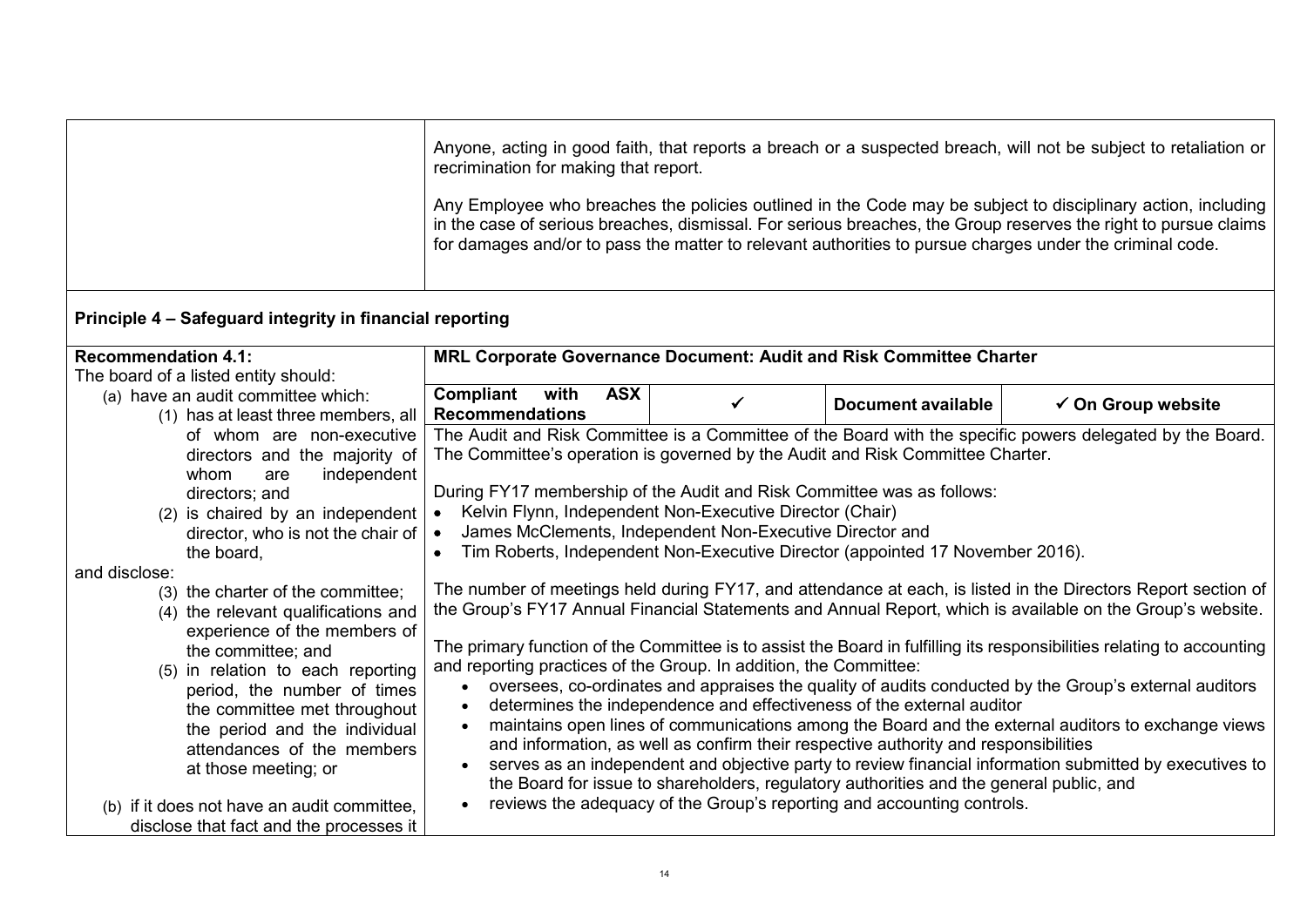| employs that independently verify and<br>safeguard the integrity of its corporate<br>reporting, including the processes for<br>the appointment and removal of the<br>external auditor and the rotation of the<br>audit engagement partner.                                                                                            | The Committee is not required to personally conduct accounting reviews or audits, and is entitled to rely on<br>executives and/or professional advisers where appropriate.<br>MRL Corporate Governance Document: Audit and Risk Committee Charter and Directors' Declaration |   |                           |                                                                                                                                                                                                                                                                                                                                                                                                                                                                                                                                                                                                                                                                                                                                                                                                                                                                                                                                                                                                                                                                   |
|---------------------------------------------------------------------------------------------------------------------------------------------------------------------------------------------------------------------------------------------------------------------------------------------------------------------------------------|------------------------------------------------------------------------------------------------------------------------------------------------------------------------------------------------------------------------------------------------------------------------------|---|---------------------------|-------------------------------------------------------------------------------------------------------------------------------------------------------------------------------------------------------------------------------------------------------------------------------------------------------------------------------------------------------------------------------------------------------------------------------------------------------------------------------------------------------------------------------------------------------------------------------------------------------------------------------------------------------------------------------------------------------------------------------------------------------------------------------------------------------------------------------------------------------------------------------------------------------------------------------------------------------------------------------------------------------------------------------------------------------------------|
| <b>Recommendation 4.2:</b><br>The board of a listed entity should, before it                                                                                                                                                                                                                                                          |                                                                                                                                                                                                                                                                              |   |                           |                                                                                                                                                                                                                                                                                                                                                                                                                                                                                                                                                                                                                                                                                                                                                                                                                                                                                                                                                                                                                                                                   |
| approves the entity's financial statements for<br>a financial period, receive from its CEO and<br>CFO a declaration that, in their opinion, the<br>financial records of the entity have been<br>properly maintained and that the financial<br>statements comply with the appropriate<br>accounting standards and give a true and fair | Compliant<br><b>ASX</b><br>with<br><b>Recommendations</b>                                                                                                                                                                                                                    | ✓ | <b>Document available</b> | $\checkmark$ On Group's website and in<br>the Directors' Declaration<br>section of the Group's Annual<br><b>Financial Statements and</b><br><b>Annual Report, which is</b><br>available on the Group's<br>website                                                                                                                                                                                                                                                                                                                                                                                                                                                                                                                                                                                                                                                                                                                                                                                                                                                 |
| view of the financial position and performance<br>of the entity and that the opinion has been<br>formed on the basis of a sound system of risk<br>management and internal control which is<br>operating effectively.                                                                                                                  | <b>Audit and Risk Committee:</b><br>performance to the reporting date, and are in accordance with relevant accounting standards.<br><b>Directors' Declaration:</b><br>regard to this financial period.                                                                       |   |                           | The Audit and Risk Committee ensures that the Managing Director and Chief Financial Officer prepare a written<br>statement to the Board certifying that the Group's annual and half yearly Financial Reports present a true and<br>fair view, in all material respects, of the financial position of the Group as at the reporting date and its financial<br>The statement is presented to the Board prior to the approval and sign-off of the respective annual and half<br>yearly Financial Reports. Confirmation is provided by the Managing Director and Chief Financial Officer that the<br>assurance provided to the Board is founded on a sound system of risk management and internal control and<br>that the system is considered to operate effectively in all material respects in relation to reporting financial risk.<br>The Directors' Declaration, included in this Financial Report, confirm that the Managing Director and Chief<br>Financial Officer have provided the declarations required by section 295A of the Corporations Act 2001 with |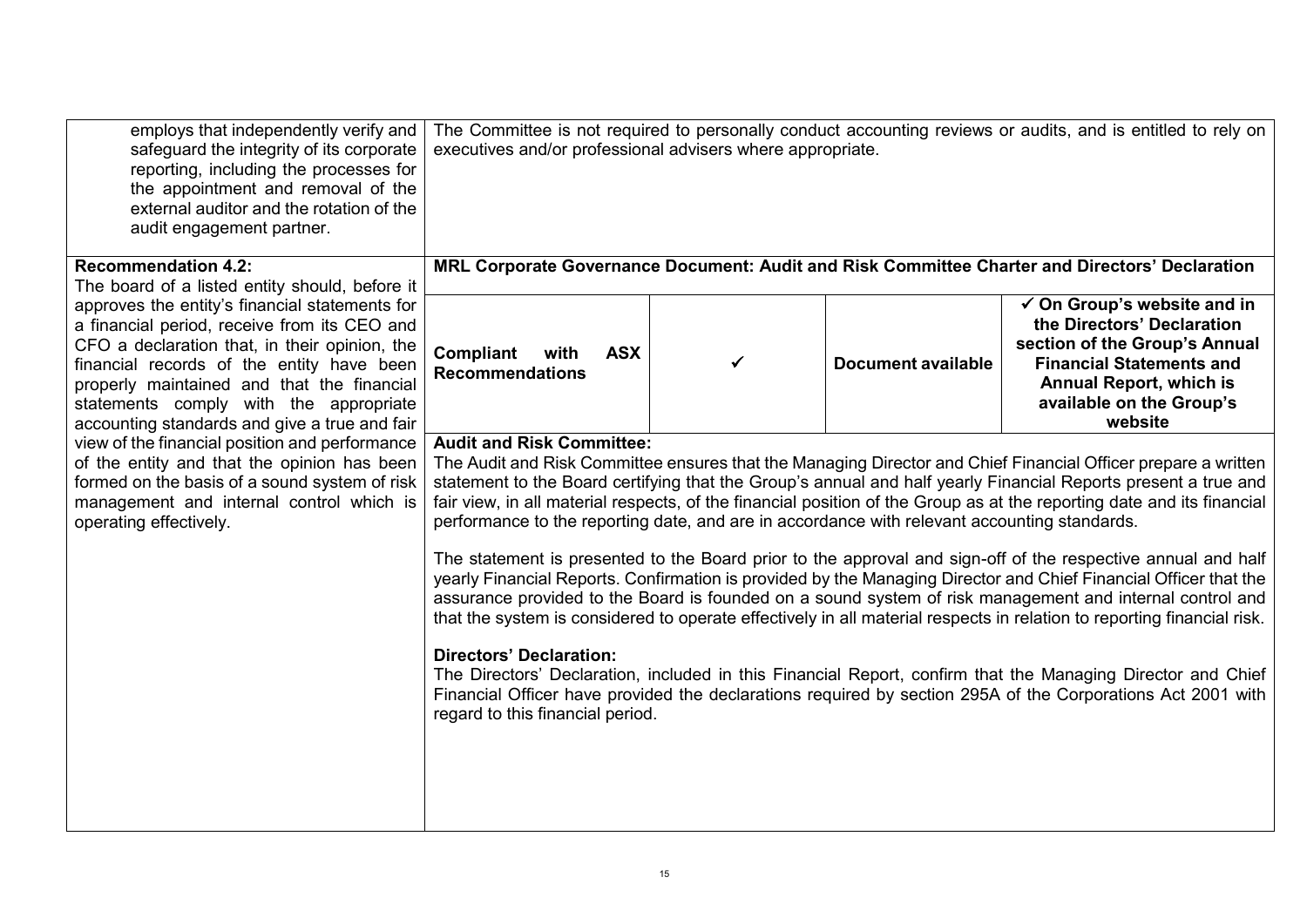| <b>Recommendation 4.3:</b><br>A listed entity that has an AGM should ensure                                                            | MRL Corporate Governance Document: Shareholders Communication Policy                                                                                                                                                                                                                                                                                                                                                                                                                                                                                                                                                                                                                                                                                                                                                                                                                                                                                                                                                               |   |                           |                                 |
|----------------------------------------------------------------------------------------------------------------------------------------|------------------------------------------------------------------------------------------------------------------------------------------------------------------------------------------------------------------------------------------------------------------------------------------------------------------------------------------------------------------------------------------------------------------------------------------------------------------------------------------------------------------------------------------------------------------------------------------------------------------------------------------------------------------------------------------------------------------------------------------------------------------------------------------------------------------------------------------------------------------------------------------------------------------------------------------------------------------------------------------------------------------------------------|---|---------------------------|---------------------------------|
| that its external auditor attends its AGM and<br>is available to answer questions from security                                        | Compliant<br><b>ASX</b><br>with<br><b>Recommendations</b>                                                                                                                                                                                                                                                                                                                                                                                                                                                                                                                                                                                                                                                                                                                                                                                                                                                                                                                                                                          | ✓ | <b>Document available</b> | $\checkmark$ On Group's website |
| holders relevant to the audit.                                                                                                         | It is both the Group's policy and the policy of the Group's auditor for the lead engagement partner to be present<br>at the Annual General Meeting (AGM) and to answer any questions regarding the conduct of the audit and the<br>preparation and content of the auditors' report.<br>To assist with this process, shareholders are encouraged to provide relevant questions at least five business<br>days prior to the AGM to allow the external auditors adequate time to give consideration, and prepare responses<br>to, shareholder questions.                                                                                                                                                                                                                                                                                                                                                                                                                                                                              |   |                           |                                 |
| Principle 5 - Make timely and balanced disclosure                                                                                      |                                                                                                                                                                                                                                                                                                                                                                                                                                                                                                                                                                                                                                                                                                                                                                                                                                                                                                                                                                                                                                    |   |                           |                                 |
| <b>Recommendation 5.1:</b><br>A listed entity should:                                                                                  | MRL Corporate Governance Document: Continuous Disclosure Policy                                                                                                                                                                                                                                                                                                                                                                                                                                                                                                                                                                                                                                                                                                                                                                                                                                                                                                                                                                    |   |                           |                                 |
| (a) have a written policy for complying                                                                                                | Compliant<br><b>ASX</b><br>with<br><b>Recommendations</b>                                                                                                                                                                                                                                                                                                                                                                                                                                                                                                                                                                                                                                                                                                                                                                                                                                                                                                                                                                          | ✓ | <b>Document available</b> | $\checkmark$ On Company website |
| continuous<br>disclosure<br>its<br>with<br>obligations under the Listing Rules;<br>and<br>(b) disclose that policy or a summary of it. | The Group has a Continuous Disclosure Policy which demonstrates its commitment to:<br>complying with the general and continuous disclosure principles contained in the Corporations Act and the<br>$\bullet$<br><b>ASX Listing rules</b><br>preventing selective or inadvertent disclosure of material price sensitive information<br>ensuring shareholders and the market are provided with full and timely information about the Group's<br>$\bullet$<br>activities<br>ensuring that all market participants have equal opportunity to receive externally available information issued<br>by the Group.<br><b>Disclosure officers</b><br>The Managing Director, Chief Financial Officer / Company Secretary have been appointed as the Group's<br>Disclosure Officers responsible for implementing and administering this policy. Disclosure Officers are<br>responsible for all communication with ASX and the Managing Director is responsible for making decisions on<br>what should be disclosed publicly under this policy. |   |                           |                                 |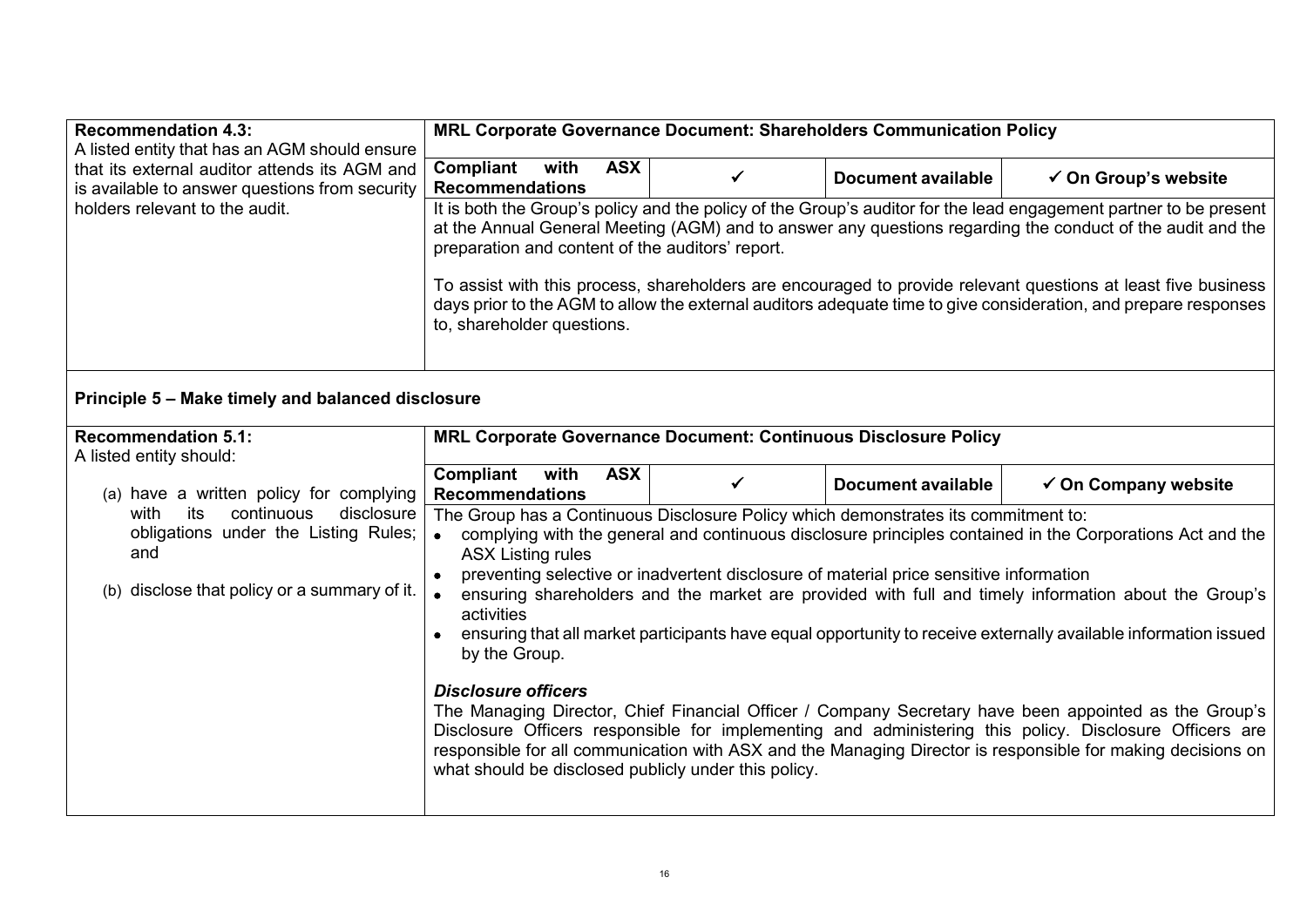|                                                                                                                          | disclosure issues are to be referred to the Chairman.                                                                                                                                                                                                                                                                                                                                                                                                                                                                                                                                                                                                                                                 |              |                               | In the absence of the Managing Director, Chief Financial Officer / Company Secretary, any matters regarding    |  |
|--------------------------------------------------------------------------------------------------------------------------|-------------------------------------------------------------------------------------------------------------------------------------------------------------------------------------------------------------------------------------------------------------------------------------------------------------------------------------------------------------------------------------------------------------------------------------------------------------------------------------------------------------------------------------------------------------------------------------------------------------------------------------------------------------------------------------------------------|--------------|-------------------------------|----------------------------------------------------------------------------------------------------------------|--|
|                                                                                                                          | <b>Material information</b><br>In accordance with the ASX Listing Rules, the Group must immediately notify the market (via an announcement<br>to the ASX) once it becomes aware of any information concerning the Group which a reasonable person would<br>expect to have a material effect on the price or value of the Company's securities. ASX announcements are<br>placed on the Investors and Media section of the Group website as soon as practicable after the ASX confirms<br>receipt of that information.<br>The Group is also required to disclose information, if asked to do so by the ASX, to correct or prevent a false<br>market.                                                    |              |                               |                                                                                                                |  |
|                                                                                                                          | The Group is aware of the Corporations Act's requirements that it is deemed to have become aware of<br>information where a Director or Senior Manager has, or ought to have, come into possession of the information<br>in the course of the performance of his duties as a Director or Senior Manager; and that the Corporations Act<br>defines a material effect on price or value as being where a reasonable person would be taken to expect<br>information to have a material effect on the price or value of securities if the information would, or would be<br>likely to, influence persons who commonly invest in securities in deciding whether to acquire or dispose of the<br>securities. |              |                               |                                                                                                                |  |
| Principle 6 – Respect the rights of security holders                                                                     |                                                                                                                                                                                                                                                                                                                                                                                                                                                                                                                                                                                                                                                                                                       |              |                               |                                                                                                                |  |
| <b>Recommendation 6.1:</b><br>A listed entity should provide information<br>about itself and its governance to investors | <b>MRL Corporate Governance</b><br><b>Communication Policy</b>                                                                                                                                                                                                                                                                                                                                                                                                                                                                                                                                                                                                                                        |              |                               | Document: Continuous Disclosure Policy and Shareholders                                                        |  |
| via its website.                                                                                                         | <b>Compliant with ASX</b><br><b>Recommendations</b>                                                                                                                                                                                                                                                                                                                                                                                                                                                                                                                                                                                                                                                   | $\checkmark$ | <b>Documents</b><br>available | $\checkmark$ On Group's website                                                                                |  |
|                                                                                                                          | The Disclosure Officers (refer Recommendation 5.1 above) ensure that relevant information about the Group is<br>disclosed via the Group website on an ongoing basis, in compliance with the Group's Continuous Disclosure<br>Policy and Shareholders Communication Policy.                                                                                                                                                                                                                                                                                                                                                                                                                            |              |                               |                                                                                                                |  |
|                                                                                                                          |                                                                                                                                                                                                                                                                                                                                                                                                                                                                                                                                                                                                                                                                                                       |              |                               | The Group's website features a discrete section (Investors and Media) for shareholders and investors to ensure |  |
|                                                                                                                          | that information can be accessed by interested parties. Such information includes:<br>annual reports and results announcements<br>all Company announcements made to the ASX                                                                                                                                                                                                                                                                                                                                                                                                                                                                                                                           |              |                               |                                                                                                                |  |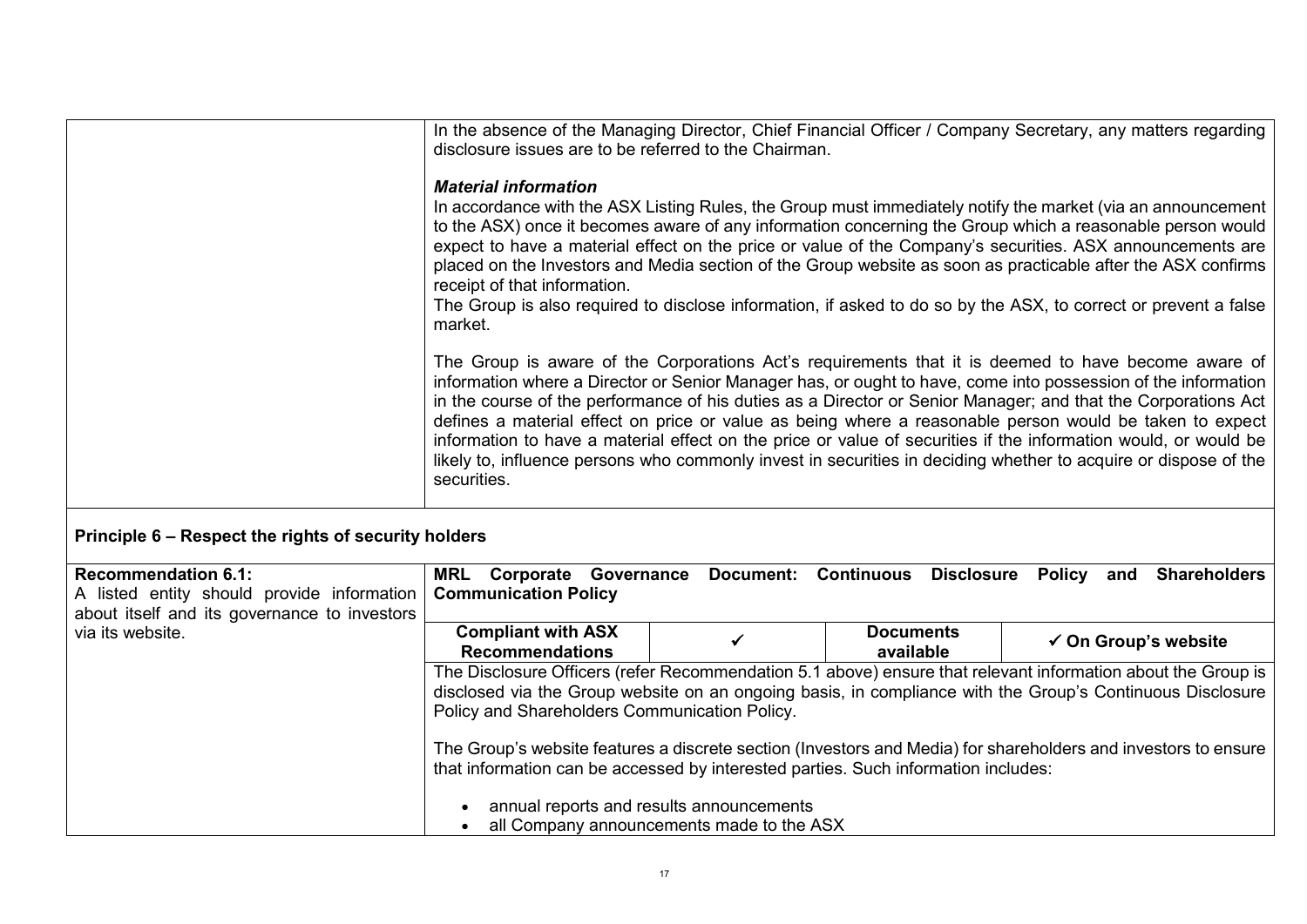|                                                                                            | speeches and support material given at investor conferences or presentations<br>$\bullet$                                                                                                                                                                                                                                                                                                                                                                                                                                                                                               |              |                                                                                                                                                                                                    |              |                                                                                                                                                                                                                                                                                                                     |
|--------------------------------------------------------------------------------------------|-----------------------------------------------------------------------------------------------------------------------------------------------------------------------------------------------------------------------------------------------------------------------------------------------------------------------------------------------------------------------------------------------------------------------------------------------------------------------------------------------------------------------------------------------------------------------------------------|--------------|----------------------------------------------------------------------------------------------------------------------------------------------------------------------------------------------------|--------------|---------------------------------------------------------------------------------------------------------------------------------------------------------------------------------------------------------------------------------------------------------------------------------------------------------------------|
|                                                                                            | Group profile and Group contact details, and<br>all written information provided to investors or stockbroking analysts.                                                                                                                                                                                                                                                                                                                                                                                                                                                                 |              |                                                                                                                                                                                                    |              |                                                                                                                                                                                                                                                                                                                     |
|                                                                                            |                                                                                                                                                                                                                                                                                                                                                                                                                                                                                                                                                                                         |              |                                                                                                                                                                                                    |              |                                                                                                                                                                                                                                                                                                                     |
|                                                                                            | Announcements lodged with the ASX are placed on the Group's website as soon as practicable after the ASX<br>confirms receipt of that information.                                                                                                                                                                                                                                                                                                                                                                                                                                       |              |                                                                                                                                                                                                    |              |                                                                                                                                                                                                                                                                                                                     |
|                                                                                            | The Group believes that communicating with shareholders by electronic means, particularly through its website,<br>is an efficient way of distributing information in a timely and convenient manner.<br>The Group's website includes the following pages, which contain information relevant to shareholders:<br>$\bullet$<br>All website information is continuously reviewed and updated to ensure that information is current, or<br>appropriately dated and archived.<br>The Group places the full text of notices of shareholder meetings and explanatory material on the website. |              | a Corporate Governance section on the Company's corporate governance policies and practices<br>News section, containing sections on newsletters, media clippings and other relevant presentations. |              | Annual Reports section, which contains copies of MRL's Annual Reports, dating back to listing in 2006<br>Investors and Media section that contains links to Annual Reports, all ASX releases (including Half<br>Yearly and Quarterly Reports), Presentations, Corporate Directory and Corporate Governance Policies |
| <b>Recommendation 6.2:</b>                                                                 | MRL Corporate Governance Document: Shareholders Communication Policy                                                                                                                                                                                                                                                                                                                                                                                                                                                                                                                    |              |                                                                                                                                                                                                    |              |                                                                                                                                                                                                                                                                                                                     |
| A listed entity should design and implement<br>an investor relations program to facilitate | Compliant<br><b>ASX</b><br>with                                                                                                                                                                                                                                                                                                                                                                                                                                                                                                                                                         |              |                                                                                                                                                                                                    |              |                                                                                                                                                                                                                                                                                                                     |
| two-way communication with<br>effective                                                    | <b>Recommendations</b>                                                                                                                                                                                                                                                                                                                                                                                                                                                                                                                                                                  | $\checkmark$ | <b>Document available</b>                                                                                                                                                                          | $\checkmark$ | On Company website                                                                                                                                                                                                                                                                                                  |
| investors.                                                                                 | The Group recognises the value of providing current and relevant information to its shareholders.                                                                                                                                                                                                                                                                                                                                                                                                                                                                                       |              |                                                                                                                                                                                                    |              |                                                                                                                                                                                                                                                                                                                     |
|                                                                                            | The Chief Financial Officer / Company Secretary has the primary responsibility for communication with<br>shareholders.<br>Information is communicated to shareholders through:<br>continuous disclosure to the ASX of all material information<br>periodic disclosure through the Annual Financial Report, Annual Report, Half Year Financial Report and<br>quarterly reporting of exploration, production and corporate activities<br>notices of meetings and explanatory material<br>the Annual General Meeting                                                                       |              |                                                                                                                                                                                                    |              |                                                                                                                                                                                                                                                                                                                     |
|                                                                                            | periodic newsletters or letters from the Chairman or Managing Director, and                                                                                                                                                                                                                                                                                                                                                                                                                                                                                                             |              |                                                                                                                                                                                                    |              |                                                                                                                                                                                                                                                                                                                     |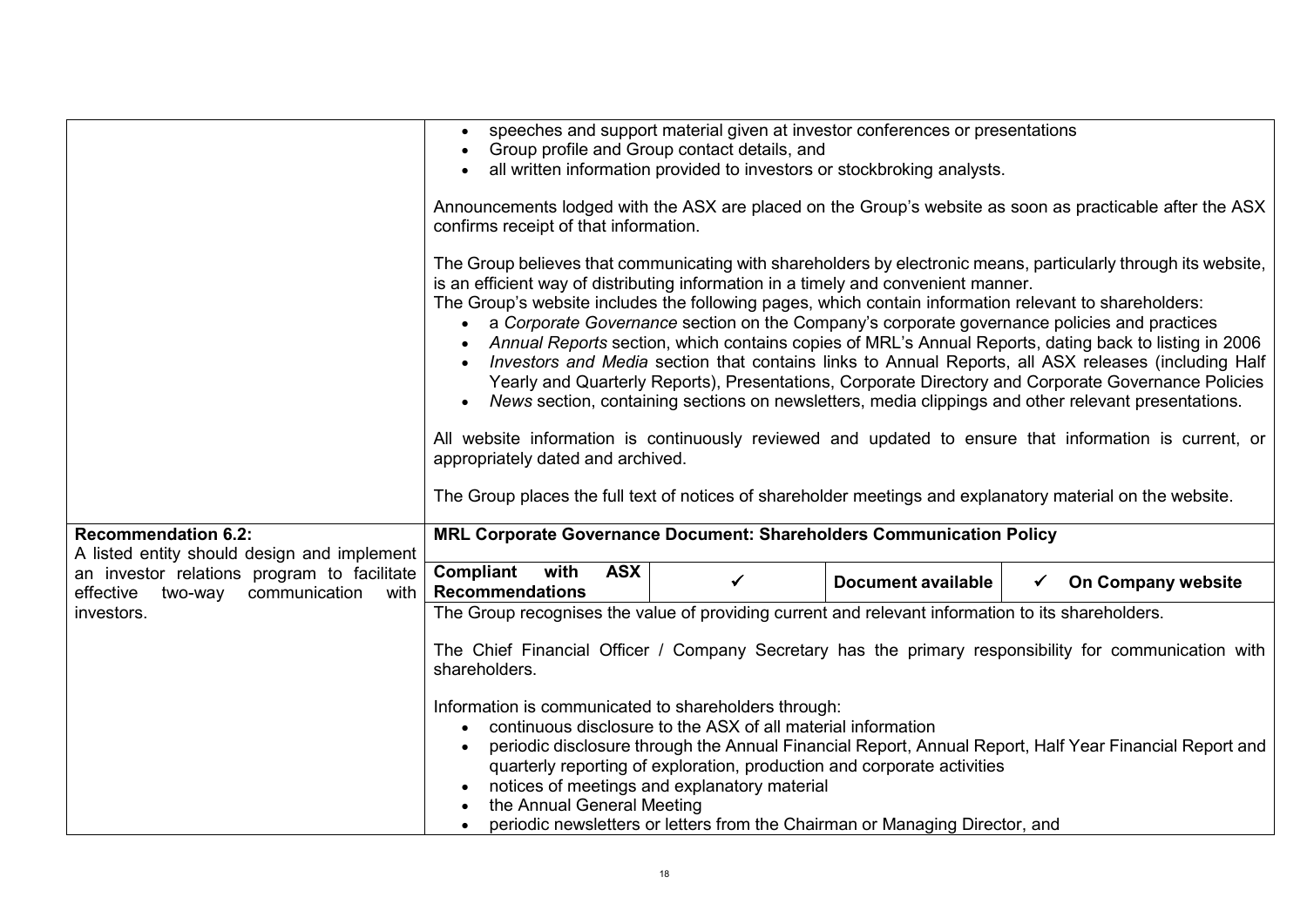|                                                                                          | • the Group's website.                                                                                                                                                                                                                                                                                                                                                                                                                                                                                                                                                                                                                                                                                                                                                                                                                                                                                                                                                                                                                                                                       |              |                           |                                 |
|------------------------------------------------------------------------------------------|----------------------------------------------------------------------------------------------------------------------------------------------------------------------------------------------------------------------------------------------------------------------------------------------------------------------------------------------------------------------------------------------------------------------------------------------------------------------------------------------------------------------------------------------------------------------------------------------------------------------------------------------------------------------------------------------------------------------------------------------------------------------------------------------------------------------------------------------------------------------------------------------------------------------------------------------------------------------------------------------------------------------------------------------------------------------------------------------|--------------|---------------------------|---------------------------------|
|                                                                                          | The Group's website contains a "Contact" section that enables questions relating to the Group to be lodged with<br>the Group. Requests and responses are tracked to ensure appropriate consideration is provided to all queries<br>and communications with the Group.                                                                                                                                                                                                                                                                                                                                                                                                                                                                                                                                                                                                                                                                                                                                                                                                                        |              |                           |                                 |
| <b>Recommendation 6.3:</b><br>A listed entity should disclose the policies and           | MRL Corporate Governance Document: Shareholders Communication Policy                                                                                                                                                                                                                                                                                                                                                                                                                                                                                                                                                                                                                                                                                                                                                                                                                                                                                                                                                                                                                         |              |                           |                                 |
| processes it has in place to facilitate and<br>encourage participation at meetings of    | Compliant<br>with<br><b>ASX</b><br><b>Recommendations</b>                                                                                                                                                                                                                                                                                                                                                                                                                                                                                                                                                                                                                                                                                                                                                                                                                                                                                                                                                                                                                                    | ✓            | Document available        | $\checkmark$ On Group website   |
| security holders.                                                                        | The Shareholders Communication Policy provides for the following with regard to shareholder meetings:<br>• notices of meetings are distributed to shareholders in accordance with the provisions of the Corporations<br>Act<br>notices of meeting and other meeting material are drafted in concise and clear language<br>shareholders are encouraged to use their attendance at meetings to ask questions on any relevant<br>matter, with time being specifically set aside for shareholder questions<br>notices of meetings encourage participation in voting on proposed resolutions by lodgement of proxies,<br>if shareholders are unable to attend the meeting<br>it is general practice for a presentation on the Company's activities to be made to shareholders at each<br>AGM, and<br>as noted at Recommendation 4.3 above, it is both the Group's policy and the policy of the Group's<br>auditor for the lead engagement partner to be present at the AGM to answer any questions regarding<br>the conduct of the audit and the preparation and content of the auditors' report. |              |                           |                                 |
| <b>Recommendation 6.4:</b><br>A listed entity should give security holders the           | MRL Corporate Governance Document: Shareholders Communication Policy                                                                                                                                                                                                                                                                                                                                                                                                                                                                                                                                                                                                                                                                                                                                                                                                                                                                                                                                                                                                                         |              |                           |                                 |
| option to receive communications from, and<br>send communications to, the entity and its | Compliant<br>with<br><b>ASX</b><br><b>Recommendations</b>                                                                                                                                                                                                                                                                                                                                                                                                                                                                                                                                                                                                                                                                                                                                                                                                                                                                                                                                                                                                                                    | $\checkmark$ | <b>Document available</b> | $\checkmark$ On Group's website |
| security registry electronically.                                                        | As noted at Recommendation 6.1 above, the Group's website contains a "Contact" section that enables<br>questions relating to the Group to be lodged with the Company. Responses are tracked to ensure appropriate<br>consideration is provided to all queries and communication with the Group.                                                                                                                                                                                                                                                                                                                                                                                                                                                                                                                                                                                                                                                                                                                                                                                              |              |                           |                                 |
|                                                                                          | Likewise, the Contacts section of the Group's website contains the contact details of the Group's Share Registry<br>(Computershare) and a hyperlink to Computershare's website. Via this link, shareholders are able to lodge<br>queries related to the share registry on Computershare's website.                                                                                                                                                                                                                                                                                                                                                                                                                                                                                                                                                                                                                                                                                                                                                                                           |              |                           |                                 |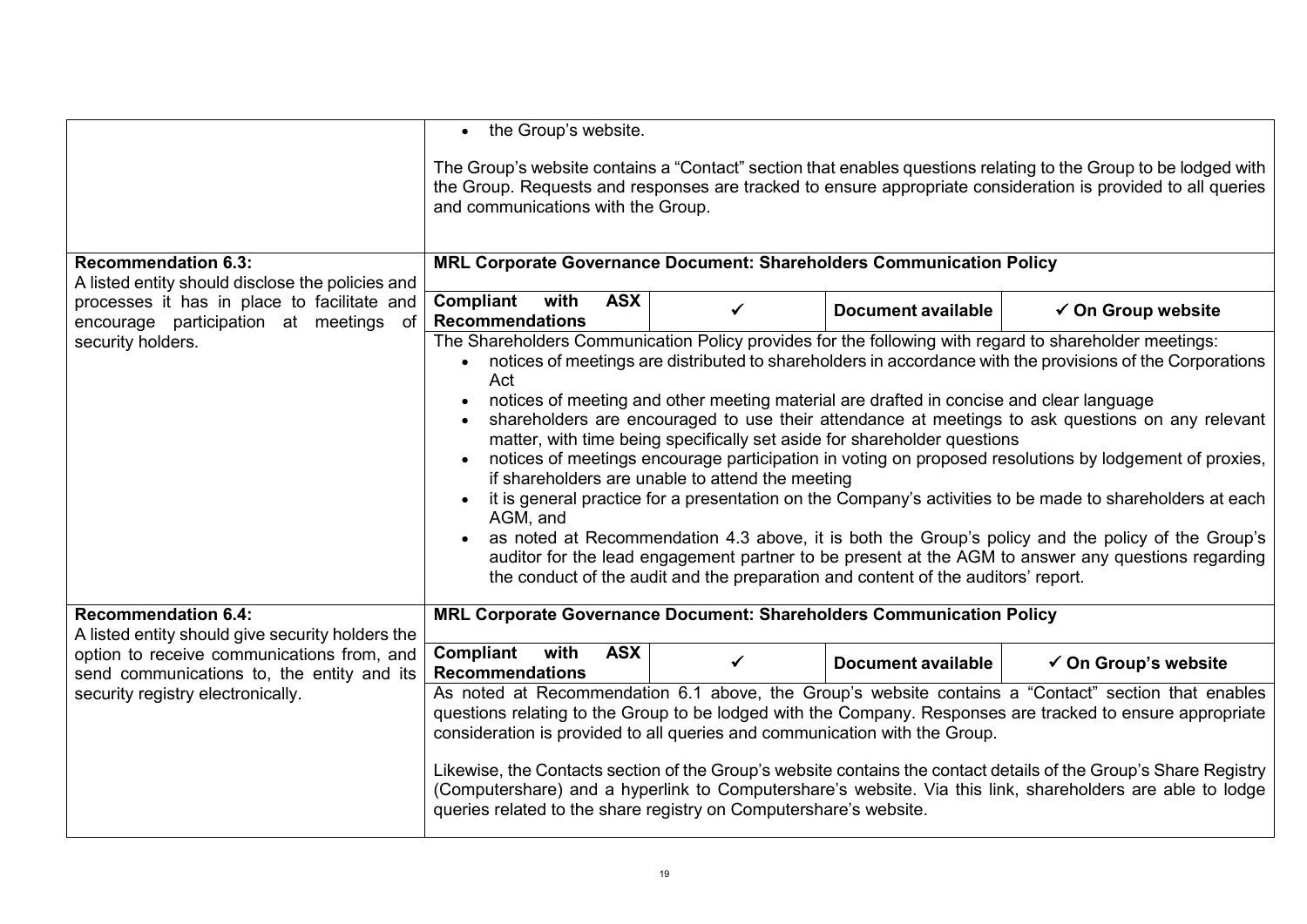| Principle 7 - Recognise and manage risk                                                                                                                                                                                                                                                                                |                                                                                                                                                                                                                                                                                     |                                                      |                                                                                                                                                                                                                                                                 |                                                                                                                                                                                                                                                                                                                                                                                                                                                                                                                                |
|------------------------------------------------------------------------------------------------------------------------------------------------------------------------------------------------------------------------------------------------------------------------------------------------------------------------|-------------------------------------------------------------------------------------------------------------------------------------------------------------------------------------------------------------------------------------------------------------------------------------|------------------------------------------------------|-----------------------------------------------------------------------------------------------------------------------------------------------------------------------------------------------------------------------------------------------------------------|--------------------------------------------------------------------------------------------------------------------------------------------------------------------------------------------------------------------------------------------------------------------------------------------------------------------------------------------------------------------------------------------------------------------------------------------------------------------------------------------------------------------------------|
| <b>Recommendation 7.1:</b><br>The board of a listed entity should:<br>(a) have a committee or committees to<br>oversee risk, each of which:<br>(1) has at least three members, a<br>of<br>majority<br>whom<br>are                                                                                                      | <b>MRL Corporate Governance Documents:</b><br><b>Audit and Risk Committee Charter,</b><br><b>Nominations Committee Charter,</b><br><b>Code of Conduct.</b>                                                                                                                          | Risk Management and Internal Compliance and Control, |                                                                                                                                                                                                                                                                 |                                                                                                                                                                                                                                                                                                                                                                                                                                                                                                                                |
| independent directors; and<br>(2) is chaired by an independent                                                                                                                                                                                                                                                         | Compliant<br>with<br><b>ASX</b><br><b>Recommendations</b>                                                                                                                                                                                                                           | $\checkmark$                                         | <b>Documents</b><br>available                                                                                                                                                                                                                                   | $\checkmark$ On Group website                                                                                                                                                                                                                                                                                                                                                                                                                                                                                                  |
| director.<br>and disclose:<br>(3) the charter of the committee;<br>$(4)$ the<br>members<br>of<br>the<br>committee; and<br>(5) as at the end of each reporting<br>period, the number of times<br>the committee met throughout<br>the period and the individual<br>attendances of the members<br>of the members at those | <b>Executive's responsibility:</b><br>issues with the Managing Director and executives on an ongoing basis.<br>circumstances within the Company and within the business environment.<br>In addition to the above, the Group's Governance framework provides the following controls: |                                                      |                                                                                                                                                                                                                                                                 | Primary responsibility for undertaking and assessing risk management and internal control effectiveness is<br>delegated to the executives by the Managing Director. The Managing Director is required by the Board to report<br>on the efficiency and effectiveness of the risk management system. The Board discusses risk management<br>Executives have standing instructions from the Managing Director to apprise the Board of changing                                                                                    |
| meetings; or<br>(b) if it does not have a risk committee or<br>committees that satisfy (a) above,<br>disclose that fact and the processes it<br>employs for overseeing the entity's<br>risk management framework.                                                                                                      | <b>Via the Audit and Risk Committee:</b><br>The Audit and Risk Committee addresses risk within the Group via:<br>$\bullet$<br>$\bullet$<br>$\bullet$                                                                                                                                |                                                      | auditors and the internal audit review process (refer Recommendation 7.2 below)<br>and information, as well as confirm the external auditors' authority and responsibilities<br>reviewing the adequacy of the reporting and accounting controls of the Company. | overseeing, co-ordinating and appraising the quality of audits conducted by both the Group's external<br>determining the independence and effectiveness of the external auditors and the internal audit process<br>maintaining open lines of communications among the Board and external auditors to exchange views<br>serving as an independent and objective party to review the financial information submitted by<br>management to the Board for issue to shareholders, regulatory authorities and the general public, and |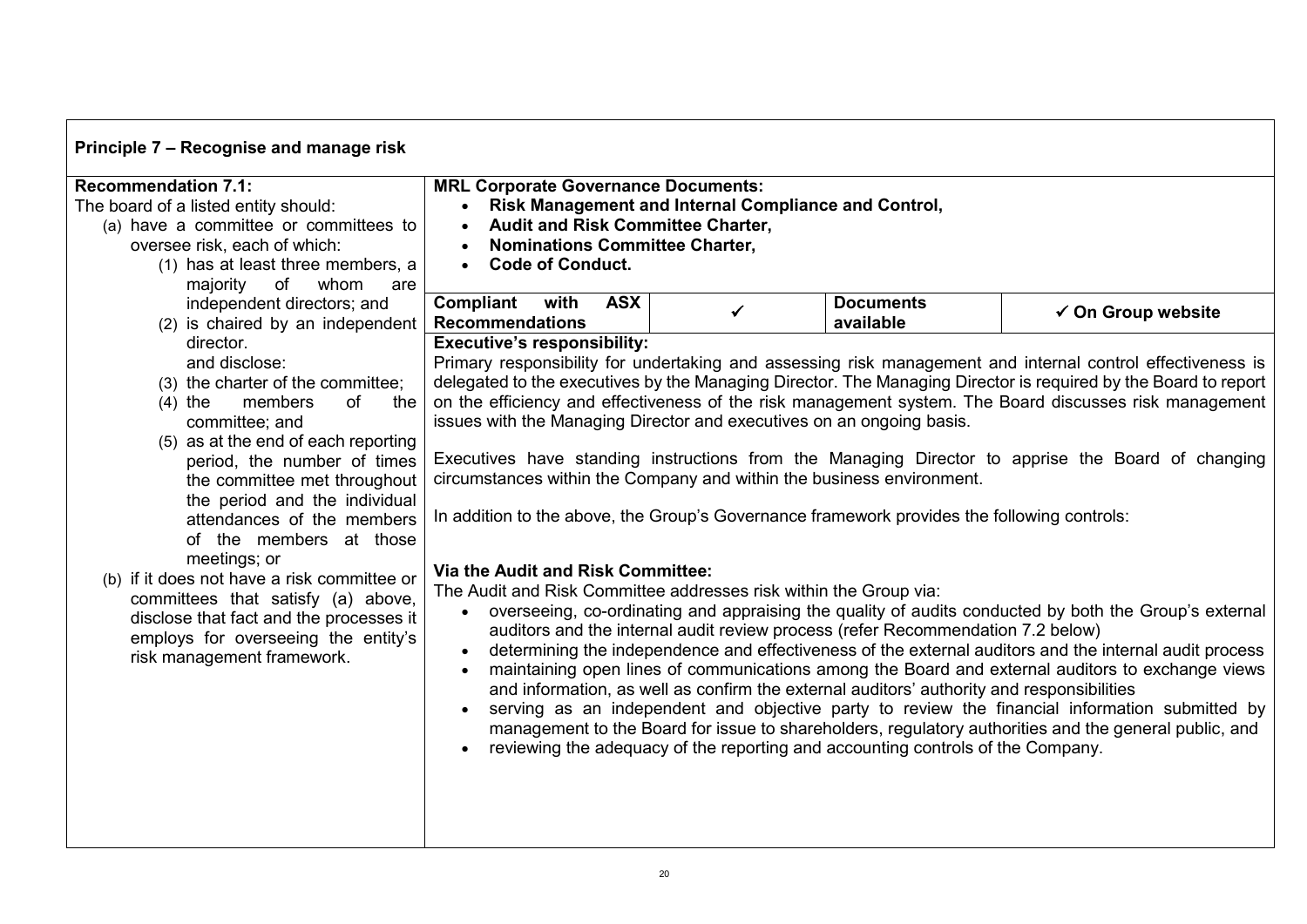|                                                                                                                                                                                                                                                                                                                   | The Nominations Committee addresses risk by:<br>$\bullet$<br>discharge its responsibilities and duties<br>$\bullet$<br>profiles of Board members<br>The Company's Code of Conduct addresses risk by:                                          | evaluating the performance of the Board and executives.<br>of the Company, as detailed under Recommendation 3.1 above. | recommend required Board competencies, number and profiles of Board members | providing assurance that the Board has the effective composition, size and commitment to adequately<br>assessing the extent to which the necessary and desirable competencies are represented on the Board<br>ensuring that Board succession plans are in place to maintain the required competencies, number and<br>requiring Directors, and Employees of the Company to act honestly, in good faith and in the best interests                                                                                                                                                                                                                                                                                                                                                                                                |
|-------------------------------------------------------------------------------------------------------------------------------------------------------------------------------------------------------------------------------------------------------------------------------------------------------------------|-----------------------------------------------------------------------------------------------------------------------------------------------------------------------------------------------------------------------------------------------|------------------------------------------------------------------------------------------------------------------------|-----------------------------------------------------------------------------|--------------------------------------------------------------------------------------------------------------------------------------------------------------------------------------------------------------------------------------------------------------------------------------------------------------------------------------------------------------------------------------------------------------------------------------------------------------------------------------------------------------------------------------------------------------------------------------------------------------------------------------------------------------------------------------------------------------------------------------------------------------------------------------------------------------------------------|
| <b>Recommendation 7.2:</b><br>The board or a committee of the board should:<br>(a) review the entity's risk management<br>framework at least annually to satisfy<br>itself that it continues to be sound; and<br>(b) disclose, in relation to each reporting<br>period, whether such a review has<br>taken place. | <b>MRL Corporate Governance Documents:</b><br><b>Audit and Risk Committee Charter,</b><br>$\bullet$<br>Compliant<br>with<br><b>ASX</b><br><b>Recommendations</b><br>reporting and accounting controls.<br>international business environment. | Risk Management and Internal Compliance and Control.                                                                   | <b>Documents</b><br>available                                               | $\checkmark$ On Group website<br>In addition to its primary function to assist the Board in fulfilling its responsibilities relating to accounting and<br>reporting practices of the Company, the Audit and Risk Committee reviews the adequacy of the Group's<br>As noted at Recommendation 7.1 above, primary responsibility for undertaking and assessing risk management<br>and internal control effectiveness is delegated to executives. Executives are required by the Board to report<br>back on the efficiency and effectiveness of risk management within their areas of responsibility. The Board<br>discuss risk management issues with executives on an ongoing basis, and executives have standing<br>instructions from the Board to apprise the Board of changing circumstances within the Group and within the |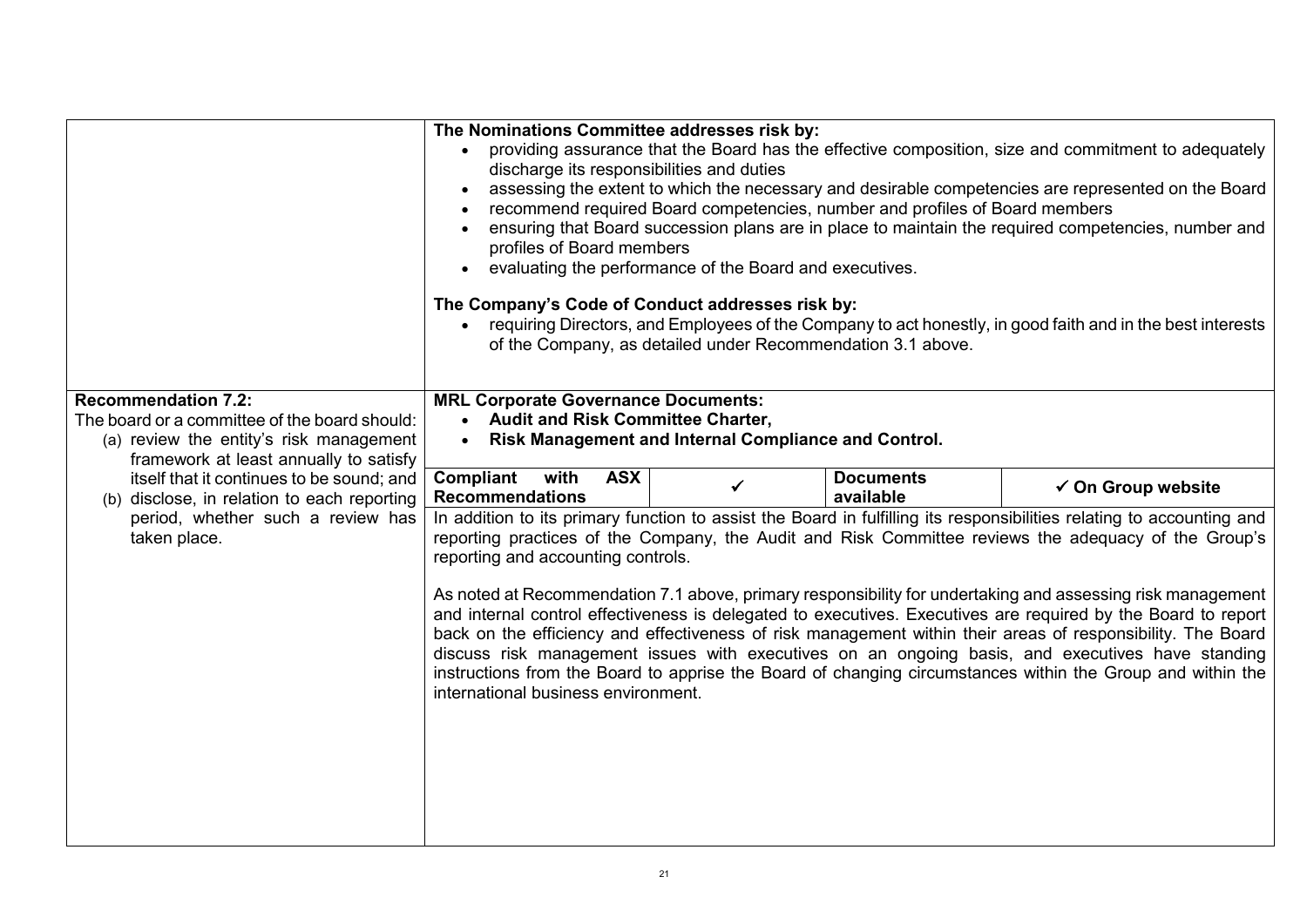| <b>Recommendation 7.3:</b>                                                 | <b>MRL Corporate Governance Documents:</b>                                                                  |                                                                               |                  |                                                                                                                                                                                                                  |  |  |
|----------------------------------------------------------------------------|-------------------------------------------------------------------------------------------------------------|-------------------------------------------------------------------------------|------------------|------------------------------------------------------------------------------------------------------------------------------------------------------------------------------------------------------------------|--|--|
| A listed entity should disclose:                                           | <b>Audit and Risk Committee Charter,</b>                                                                    |                                                                               |                  |                                                                                                                                                                                                                  |  |  |
| (a) if it has an internal audit function, how                              | <b>Code of Conduct,</b><br>$\bullet$                                                                        |                                                                               |                  |                                                                                                                                                                                                                  |  |  |
| the function is structured and what                                        | $\bullet$                                                                                                   | Risk Management and Internal Compliance and Control.                          |                  |                                                                                                                                                                                                                  |  |  |
| role it performs; or                                                       |                                                                                                             | <b>ASX</b>                                                                    |                  |                                                                                                                                                                                                                  |  |  |
| (b) if it does not have an internal audit                                  | Compliant<br>with                                                                                           |                                                                               | <b>Documents</b> | $\checkmark$ On Group website                                                                                                                                                                                    |  |  |
| function, that fact and the processes it                                   | <b>Recommendations</b>                                                                                      |                                                                               | available        |                                                                                                                                                                                                                  |  |  |
| employs for evaluating and continually                                     | The Company does not currently have a formal internal audit function.                                       |                                                                               |                  |                                                                                                                                                                                                                  |  |  |
| improving the effectiveness of its risk<br>management and internal control | Procedures for continually improving both risk management and internal control processes are managed by the |                                                                               |                  |                                                                                                                                                                                                                  |  |  |
| processes.                                                                 | Group as follows:                                                                                           |                                                                               |                  |                                                                                                                                                                                                                  |  |  |
|                                                                            |                                                                                                             |                                                                               |                  |                                                                                                                                                                                                                  |  |  |
|                                                                            |                                                                                                             | Via the Risk Management and Internal Compliance and Control Procedure, which: |                  |                                                                                                                                                                                                                  |  |  |
|                                                                            |                                                                                                             |                                                                               |                  | • Assigns primary responsibility for undertaking and assessing risk management and internal control                                                                                                              |  |  |
|                                                                            | effectiveness to executives                                                                                 |                                                                               |                  |                                                                                                                                                                                                                  |  |  |
|                                                                            |                                                                                                             |                                                                               |                  | Requires executives, as tasked by the Board, to report back to the Board on the efficiency and                                                                                                                   |  |  |
|                                                                            |                                                                                                             | effectiveness of risk management within their areas of responsibility         |                  |                                                                                                                                                                                                                  |  |  |
|                                                                            |                                                                                                             |                                                                               |                  | Requires the Board to discuss risk management issues with executives on an ongoing basis.                                                                                                                        |  |  |
|                                                                            |                                                                                                             |                                                                               |                  |                                                                                                                                                                                                                  |  |  |
|                                                                            | Via the Audit and Risk Committee, which:                                                                    |                                                                               |                  | • assists the Board in fulfilling its responsibilities relating to accounting and reporting practices of the                                                                                                     |  |  |
|                                                                            | Group                                                                                                       |                                                                               |                  |                                                                                                                                                                                                                  |  |  |
|                                                                            |                                                                                                             |                                                                               |                  | oversees, co-ordinates and appraises the quality of audits conducted by the Group's external auditors,                                                                                                           |  |  |
|                                                                            |                                                                                                             |                                                                               |                  | which includes reports from the auditors on, and Management's response to, control weaknesses                                                                                                                    |  |  |
|                                                                            |                                                                                                             | observed during the external audit process                                    |                  |                                                                                                                                                                                                                  |  |  |
|                                                                            |                                                                                                             |                                                                               |                  | ensures the Managing Director and Chief Financial Officer provide the Board with the declaration                                                                                                                 |  |  |
|                                                                            |                                                                                                             |                                                                               |                  | required by s295A of the Corporations Act – i.e. that a sound system of risk management and internal                                                                                                             |  |  |
|                                                                            |                                                                                                             |                                                                               |                  | control is in place and operating effectively in material respects in relation to financial reporting risks;                                                                                                     |  |  |
|                                                                            |                                                                                                             |                                                                               |                  | maintains open lines of communications among the Board and the external auditors to exchange views                                                                                                               |  |  |
|                                                                            | and information, and                                                                                        |                                                                               |                  |                                                                                                                                                                                                                  |  |  |
|                                                                            |                                                                                                             |                                                                               |                  | reviews, through formal enguiry, the adequacy of the reporting and accounting controls of the Group.                                                                                                             |  |  |
|                                                                            |                                                                                                             |                                                                               |                  |                                                                                                                                                                                                                  |  |  |
|                                                                            | <b>Via Independent Expert Reports:</b>                                                                      |                                                                               |                  |                                                                                                                                                                                                                  |  |  |
|                                                                            |                                                                                                             |                                                                               |                  | • Where an item has a material impact on the accuracy and reliability of financial performance to, and<br>financial position as at, a period end (e.g. resource stockpiles) independent experts are commissioned |  |  |
|                                                                            |                                                                                                             |                                                                               |                  | to assess quantities included in carrying value calculations. Variances are thoroughly investigated and                                                                                                          |  |  |
|                                                                            |                                                                                                             |                                                                               |                  | where deficiencies are identified, appropriate amendments made to measuring processes/systems.                                                                                                                   |  |  |
|                                                                            |                                                                                                             |                                                                               |                  |                                                                                                                                                                                                                  |  |  |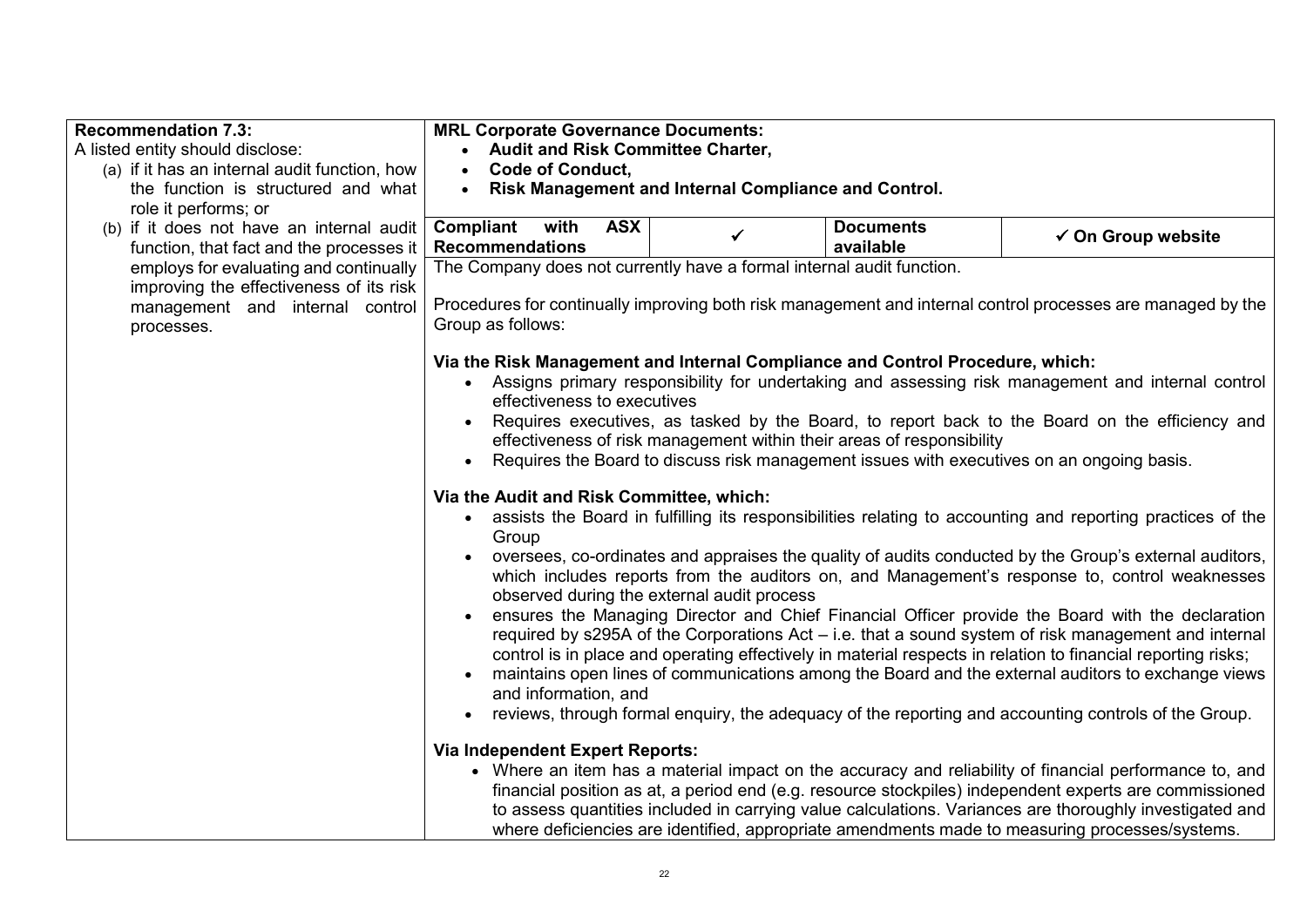|                                                                                     |                                                                    |            | transition from previous to new systems have been appropriately managed.   |                               | • Risks associated with IT system changes are managed by ensuring independent experts are<br>commissioned to review change processes and to provide a report to executives on the adequacy and<br>efficacy of internal controls inherent in the new systems, as well as to verify that all risks associated with                                                                                                                                                                                                                                                                                                                                                                                                                                                                                                                                                        |
|-------------------------------------------------------------------------------------|--------------------------------------------------------------------|------------|----------------------------------------------------------------------------|-------------------------------|-------------------------------------------------------------------------------------------------------------------------------------------------------------------------------------------------------------------------------------------------------------------------------------------------------------------------------------------------------------------------------------------------------------------------------------------------------------------------------------------------------------------------------------------------------------------------------------------------------------------------------------------------------------------------------------------------------------------------------------------------------------------------------------------------------------------------------------------------------------------------|
|                                                                                     | <b>Via Risk Surveyor Reports:</b>                                  |            | process controls and/or operating systems have been adequately remediated. |                               | • The Group arranges major property insurance based risk management audits through its insurance<br>brokers on at least an annual basis. These comprehensive risk reviews are conducted by independent<br>risk management companies, who provide a report to executives on the adequacy of property insurance<br>and associated control risks, for major property and processes within the Group's supply chain. Issues<br>identified are logged and followed up by periodic updates on corrective actions to the Chief Operating<br>Officer and Chief Financial Officer, until both sign off that they are satisfied that any weaknesses in<br>The Board is satisfied that the processes summarised above achieve the objective of ensuring the effectiveness<br>of the Group's risk management and internal control processes are continually monitored and improved. |
| <b>Recommendation 7.4:</b><br>A listed entity should disclose whether it has        | <b>MRL Corporate Governance Documents:</b><br>$\bullet$            |            | Risk Management and Internal Compliance and Control,                       |                               |                                                                                                                                                                                                                                                                                                                                                                                                                                                                                                                                                                                                                                                                                                                                                                                                                                                                         |
| any material exposure to economic,<br>environmental and social sustainability risks | This Report.<br>$\bullet$                                          |            |                                                                            |                               |                                                                                                                                                                                                                                                                                                                                                                                                                                                                                                                                                                                                                                                                                                                                                                                                                                                                         |
| and, if it does, how it manages or intends to<br>manage those risks.                | Compliant<br>with<br><b>Recommendations</b>                        | <b>ASX</b> | ✔                                                                          | <b>Documents</b><br>available | $\checkmark$ On Group website                                                                                                                                                                                                                                                                                                                                                                                                                                                                                                                                                                                                                                                                                                                                                                                                                                           |
|                                                                                     | The Risk Management and Internal Compliance and Control Procedure: |            |                                                                            |                               |                                                                                                                                                                                                                                                                                                                                                                                                                                                                                                                                                                                                                                                                                                                                                                                                                                                                         |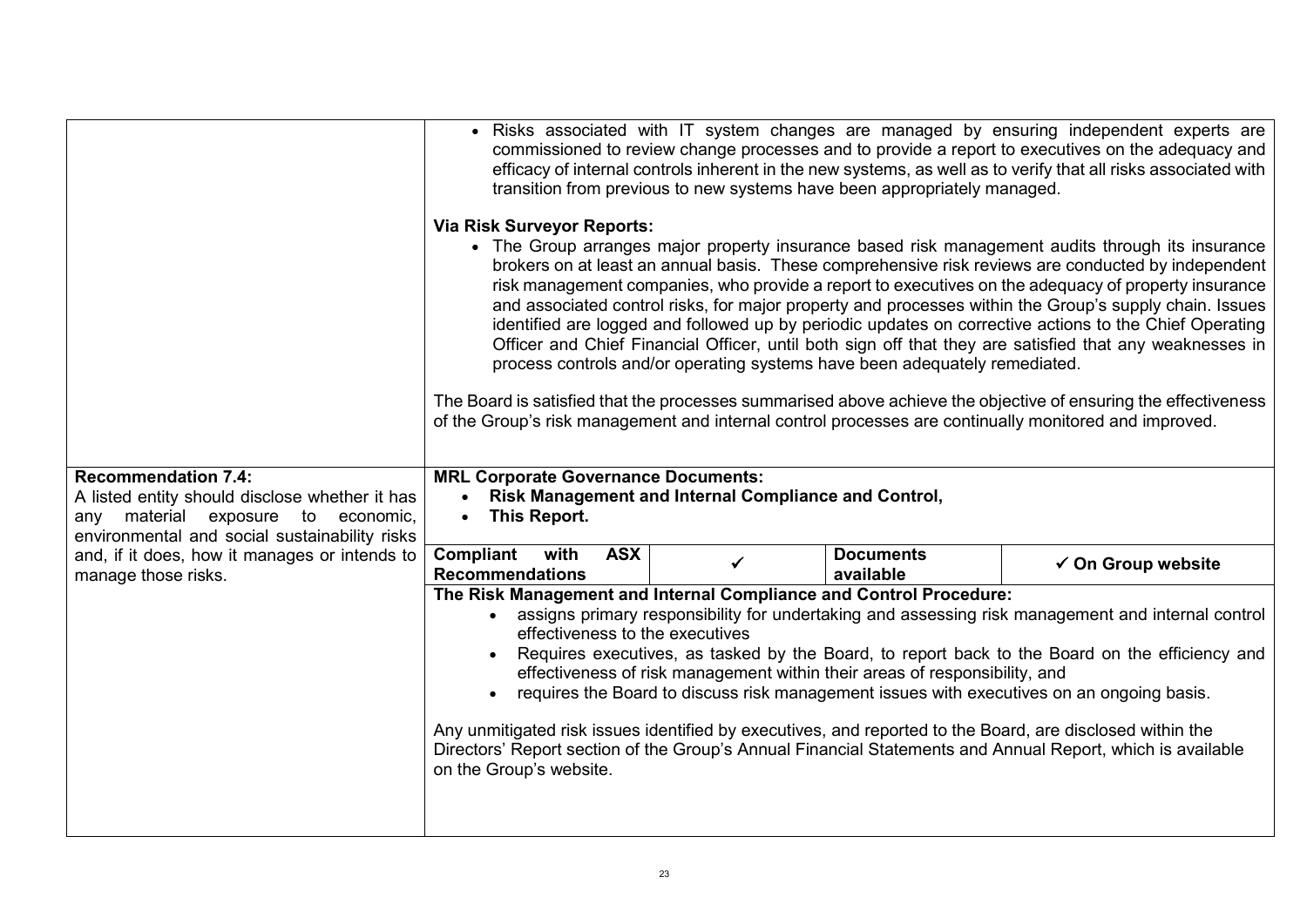| Principle 8 – Remunerate fairly and responsibly                                                                                                                                                                                                                                                                                                                                                                                                                                                                                                                                                                                                                                                                                                      |                                                                                                                                                                                                                                                                                                                                        |                                                                    |                                                                               |                                                                                                                                                                                                                                                                                                                                                                                                                                          |  |  |
|------------------------------------------------------------------------------------------------------------------------------------------------------------------------------------------------------------------------------------------------------------------------------------------------------------------------------------------------------------------------------------------------------------------------------------------------------------------------------------------------------------------------------------------------------------------------------------------------------------------------------------------------------------------------------------------------------------------------------------------------------|----------------------------------------------------------------------------------------------------------------------------------------------------------------------------------------------------------------------------------------------------------------------------------------------------------------------------------------|--------------------------------------------------------------------|-------------------------------------------------------------------------------|------------------------------------------------------------------------------------------------------------------------------------------------------------------------------------------------------------------------------------------------------------------------------------------------------------------------------------------------------------------------------------------------------------------------------------------|--|--|
| <b>Recommendation 8.1:</b>                                                                                                                                                                                                                                                                                                                                                                                                                                                                                                                                                                                                                                                                                                                           |                                                                                                                                                                                                                                                                                                                                        | MRL Corporate Governance Documents: Remuneration Committee Charter |                                                                               |                                                                                                                                                                                                                                                                                                                                                                                                                                          |  |  |
| The board of a listed entity should:<br>(a) have a remuneration committee<br>which:                                                                                                                                                                                                                                                                                                                                                                                                                                                                                                                                                                                                                                                                  | Compliant<br><b>ASX</b><br>with<br><b>Recommendations</b>                                                                                                                                                                                                                                                                              |                                                                    | <b>Documents</b><br>available                                                 | $\checkmark$ On Group website                                                                                                                                                                                                                                                                                                                                                                                                            |  |  |
| (1) has at least three members, a<br>of<br>whom<br>majority<br>are<br>independent directors; and<br>(2) is chaired by an independent<br>director,<br>and disclose:<br>(3) the charter of the committee;<br>members<br>of<br>the<br>$(4)$ the<br>committee; and<br>(5) as at the end of each reporting<br>period, the number of times<br>the committee met throughout<br>the period and the individual<br>attendances of the members<br>at those meetings; or<br>(b) if it does not have a remunerations<br>committee, disclose that fact and the<br>processes it employs for setting the<br>level and composition of remuneration<br>for directors and senior executives<br>and ensuring that such remuneration<br>is appropriate and not excessive. | Chairman.<br>During FY17, membership of the Remuneration Committee was as follows:<br>Kelvin Flynn, Independent Non-Executive Director (Chair)<br>James McClements, Independent Non-Executive Director<br>$\bullet$<br>$\bullet$<br>The Committee Charter is available on MRL website.<br><b>FY17 Remuneration Committee Meetings:</b> |                                                                    | Tim Roberts, Independent Non-Executive Director (appointed 17 November 2016). | The Board has established a Remuneration Committee. Composition of the Committee comprises at least three<br>Directors, the majority of whom are Non-Executive Directors, one of whom is appointed the Committee<br>The number of meetings and attendance at each meeting is disclosed in the Directors' Report section of the<br>Group's FY17 Annual Financial Statements and Annual Report, which is available on the Group's website. |  |  |